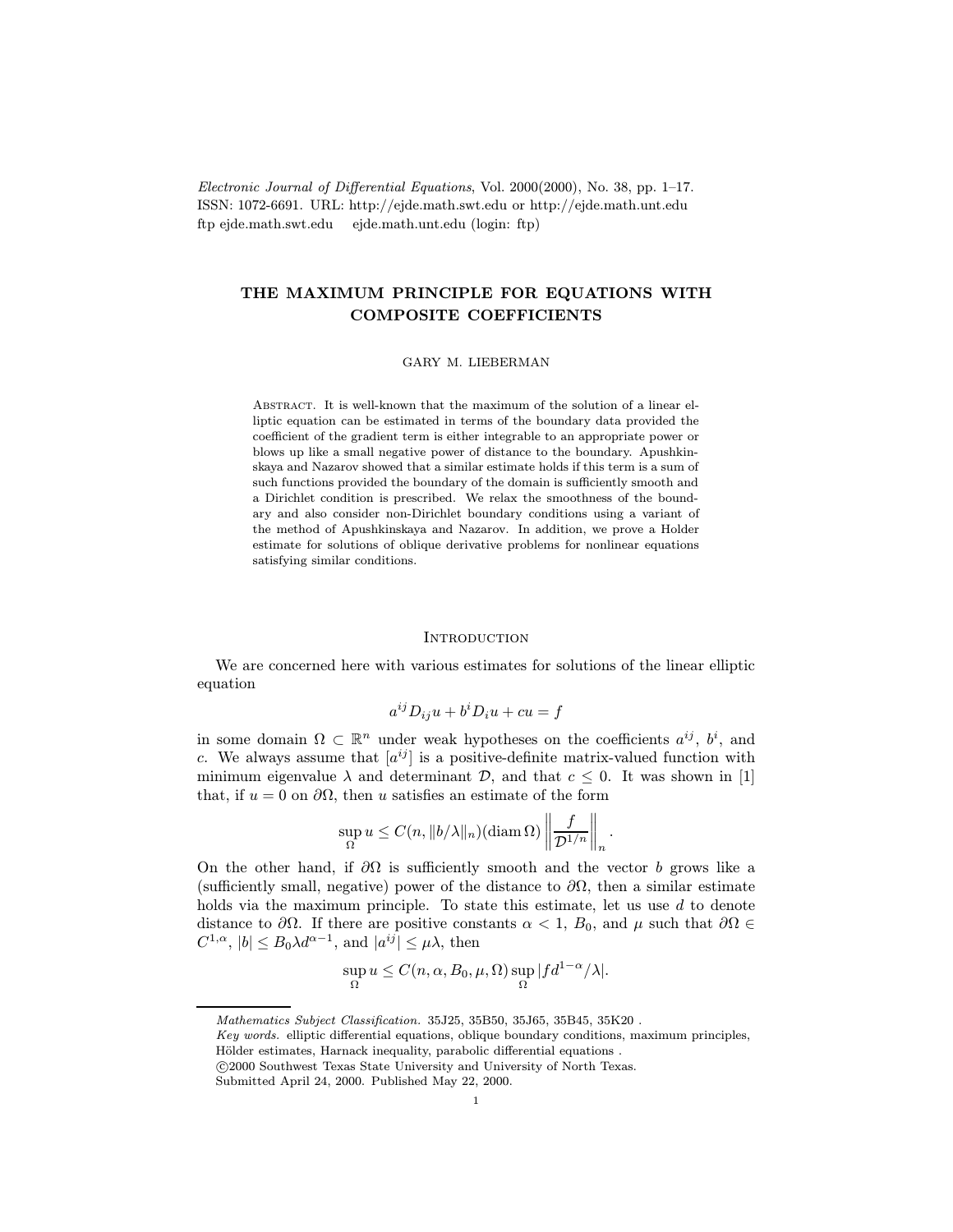(Although this precise form of the maximum principle does not seem to be stated anywhere, we point out that its proof is contained in arguments that go back as least as far as [3]; see also [6].) In [2], the authors showed that a composite condition on b leads to an analogous maximum principle. Specifically, assume that there are positive constants  $\alpha$ ,  $B_0$ , and  $\mu$  such that  $|a^{ij}| \leq \mu \lambda$ ,  $b = b_1 + b_2$  with

$$
\left\|\frac{b_1}{\lambda}\right\|_n + \sup_{x \in \Omega} \frac{|b_2(x)|}{\lambda(x)} (x^n)^{1-\alpha} \le B_0
$$

and  $|x'| < R$  and  $x^n > 0$  in  $\Omega$  for some  $R \in (0,1)$ . Then [2, Theorem 2.1'] states that

$$
\sup_{\Omega} u \leq C(B_0, n, \alpha, \mu) R \left\| \frac{f}{\lambda} \right\|_{n}.
$$

(Actually, the proof of  $[2,$  Theorem  $2.1'$ ] seems to need a smallness condition on  $B_0$  for the reasons discussed in Remark 3.3 of [5].) These estimates were used in [2] to infer the regularity of solutions to the Dirichlet problem for nonlinear elliptic equations with coefficients satisfying similar composite conditions; parabolic problems are also considered in [2].

Our goal here is to prove a maximum principle for problems with composite coefficients under Dirichlet and non-Dirichlet boundary conditions. In addition, we obtain various consequences of the maximum principle not used in [2]. We shall apply these estimates, such as the Hölder estimates (Corollaries 4.3 and 4.4 below), to studying the smoothness of solutions to such problems in [11]. On the other hand, we shall not discuss analogs of the boundary gradient estimates from [2]. Our approach is based on that in [2], but there are some technical differences which we indicate below. In principle, our estimates could be proved by modifying the method in [2], but our techniques are of independent interest.

We begin in Section 1 with a review of the relevant notation. Next, we construct some supersolutions for the linear operator  $L_2 = a^{ij}D_{ij} + b_2^iD_i$  in Section 2. Similar supersolutions for the full operator  $L = a^{ij} D_{ij} + b^i D_i$  were used in [2]. These supersolutions are used to derive our maximum principles for subsolutions of elliptic equations with composite coefficients in Section 3. Harnack and Hölder inequalities for solutions of such equations are stated in Section 4; we include them for completeness, but their proofs from the maximum principles in the previous section contain no new ingredients. Results for parabolic problems are given in Section 5. We close with some remarks, mostly about comparing our results with those in [5], in Section 6. Our investigation of this problem was heavily influenced by that paper although the methods used here are quite different.

### 1. NOTATION

Although our notation is generally quite standard, we list here some elements that may not be immediately apparent. The reader is also directed to [4] for further information in the elliptic case and to [9] in the parabolic case.

First, we write  $\Omega$  for a bounded domain in  $\mathbb{R}^n$  and we write d for the function defined by  $d(x) = \inf\{|x-y| : y \in \partial\Omega\}$ . Points in  $\mathbb{R}^n$  are written as  $x = (x^1, \dots, x^n)$ and we sometimes abbreviate  $x' = (x^1, \ldots, x^{n-1})$ . For  $x_0 \in \mathbb{R}^n$  and  $R > 0$ , we define

$$
\Omega[x_0,R] = B(x_0,R) \cap \Omega, \ \Sigma[x_0,R] = B(x_0,R) \cap \partial\Omega,
$$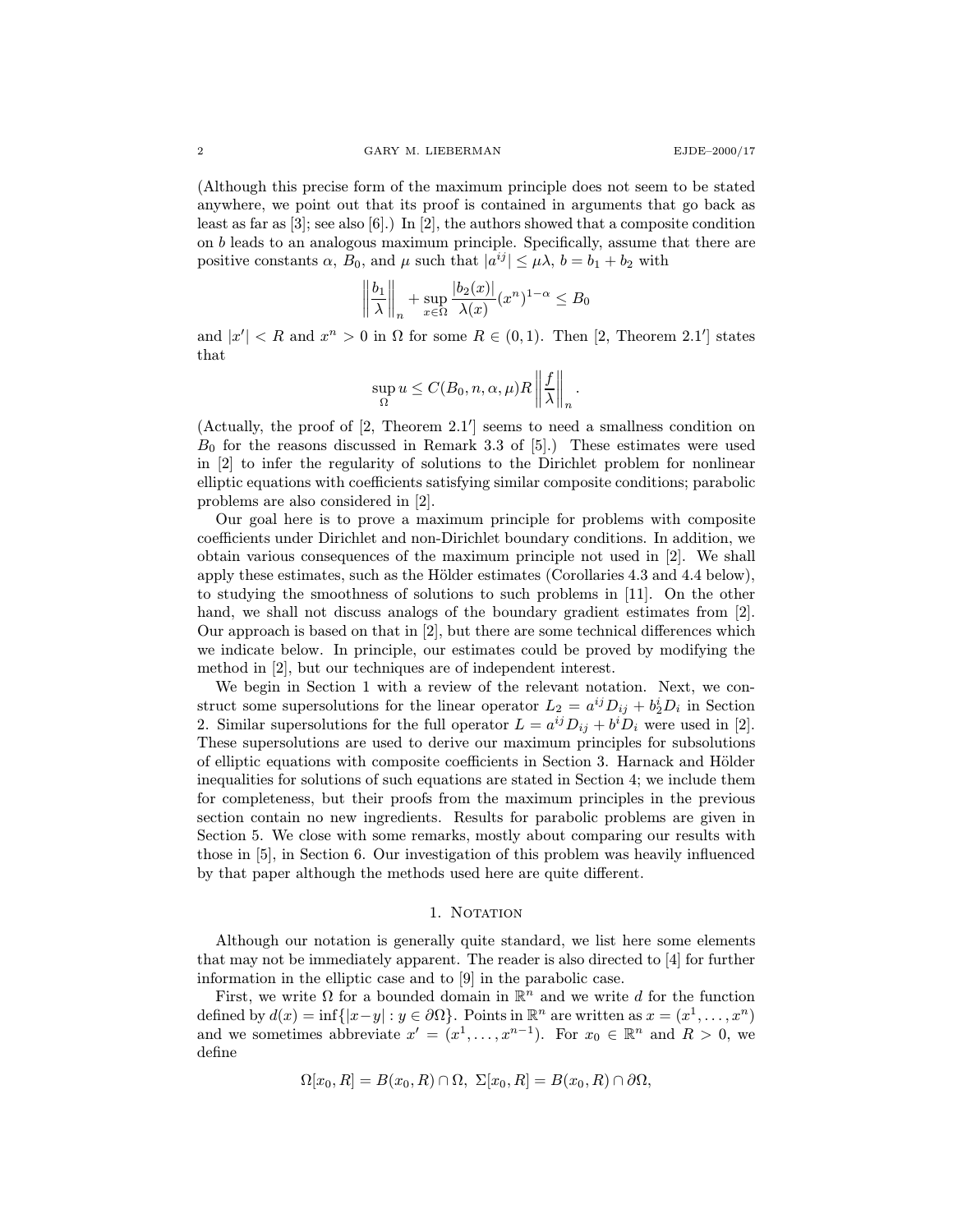and we suppress  $x_0$  from the notation when we assume that  $x_0$  is the origin. Note that, even when we refer to  $\Omega[R]$  rather than  $\Omega$ , d denotes the distance to  $\partial\Omega$ .

We say that a vector  $\beta$  is *inward pointing* at  $x_0 \in \partial\Omega$  if there is a positive constant  $\varepsilon$  such that  $x_0 + t\beta \in \overline{\Omega}$  for  $t \in [0, \varepsilon]$ . For  $x_0 \in \partial\Omega$ , a vector  $\beta$  which is inward pointing at  $x_0$ , a constant k, and a function  $u \in C^0(\overline{\Omega})$ , we say that  $\beta \cdot Du(x_0) \geq k$  if

$$
\liminf_{t \to 0^+} \frac{u(x_0 + t\beta) - u(x_0)}{t} \ge k.
$$

Similar definitions apply to the conditions  $\beta \cdot Du(x_0) \leq k$  and  $\beta \cdot Du(x_0) = k$ . Moreover, if  $\beta$  is a vector field defined on (a portion of)  $\partial\Omega$ , we say that  $\beta \cdot Du \geq g$ for some function g if  $\beta(x_0) \cdot Du(x_0) \ge g(x_0)$  for each  $x_0$  in (the portion of)  $\partial\Omega$ with similar definitions for  $\beta \cdot Du \leq g$  and  $\beta \cdot Du = g$ .

We recall that a continuous, increasing function  $\zeta$ , defined on [0, 1] is called *Dini* if the function  $\bar{\zeta}$  defined by  $\bar{\zeta}(s) = \zeta(s)/s$  is in  $L^1(0, 1)$  and it is 1-decreasing if

$$
\frac{\zeta(s)}{s} \geq \frac{\zeta(\sigma)}{\sigma}
$$

for all  $s \leq \sigma$  in  $(0, 1)$ . If  $\zeta$  is Dini, we define

$$
I(\zeta)(s) = \int_0^s \frac{\zeta(\sigma)}{\sigma} d\sigma, \ J(\zeta)(s) = \int_0^s \frac{1}{\sigma^2} \int_0^{\sigma} \zeta(t) dt d\sigma.
$$

It follows from  $[13, \text{ Section 5}]$  that J is continuous, increasing, and 1-decreasing and that  $J(\zeta) \leq I(\zeta) \leq 2J(\zeta)$ . We shall say that  $\zeta$  is a  $D_1$  function if  $\zeta$  is Dini and 1-decreasing with  $\zeta(1) = 1$ .

### 2. Construction of supersolutions

The major step is to show that, for any  $D_1$  function  $\zeta$  and any  $\mu \geq 1$ , there is a nonnegative function w such that  $a^{ij}D_{ij}w \leq -\lambda \zeta(d/R)/d$  for any  $[a^{ij}]$  satisfying

$$
|a^{ij}| \le \mu \lambda. \tag{2.1}
$$

It will be convenient to construct such a function locally first.

**Lemma 2.1.** Suppose that there are constants  $\omega_0 \geq 0$  and  $R > 0$  along with a  $function \omega, defined for |x'| < R$ , such that

$$
\Omega[R] = \{x : x^n > \omega(x'), \ |x| < R\}, \ |\omega(x') - \omega(y')| \le \omega_0 |x' - y'| \tag{2.2}
$$

for all x' and y' with  $|x'|, |y'| < R$ , let  $\zeta$  be a  $D_1$  function, and set  $\kappa = (1 + \omega_0^2)^{1/2}$ . Then, for any  $\rho \in (0, R/(2\kappa))$  and any  $\mu \in (0, 1]$ , there is a nonnegative function  $w \in C^2(\Omega[\rho])$  such that

$$
a^{ij}D_{ij}w \le -\lambda \frac{\zeta(d/R)}{d} \text{ in } \Omega[\rho] \tag{2.3}
$$

for any  $a^{ij}$  satisfying (2.1). In addition, there is a constant  $C(n, \mu, \omega_0)$  such that

$$
|w| \le CI(\zeta)(\rho/R)\rho, \ |Dw| \le CI(\zeta)(\rho/R) \ \text{in} \ \Omega[\rho]. \tag{2.4}
$$

Proof. We note that [12, Theorem 3.7] shows that there are positive constants  $\alpha \in (0,1)$  and C (both determined only by n,  $\mu$ , and  $\omega_0$ ) along with a function v such that

$$
a^{ij}D_{ij}v \le -\lambda d^{\alpha - 2}, \ d^{\alpha} \le v \le Cd^{\alpha}, \ |Dv| \le Cd^{\alpha - 1}
$$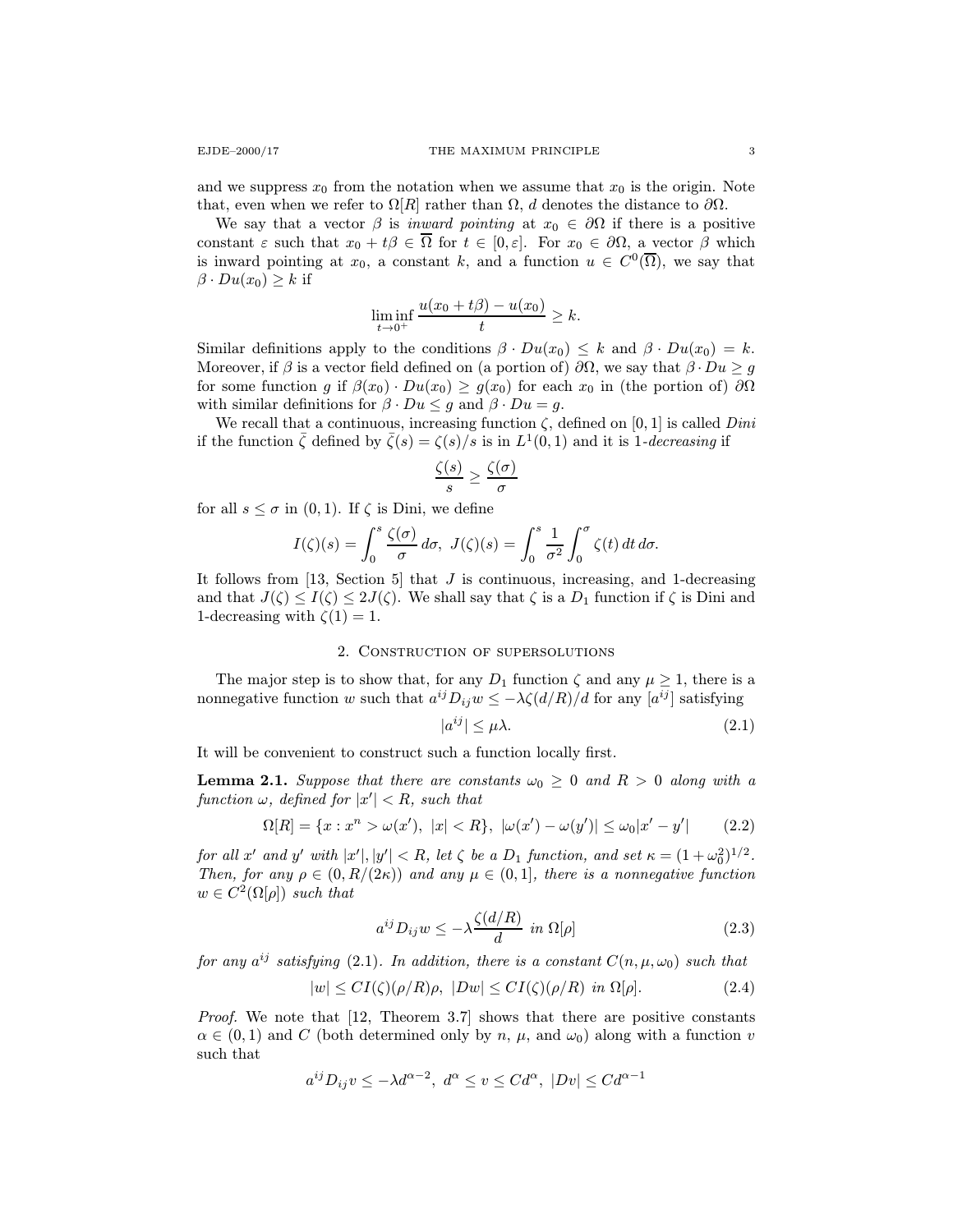in  $\Omega[R]$ . Next, we define  $v_1 = J(\zeta)(R^{-1}\rho^{1-\alpha}v)$  and abbreviate  $\bar{v} = R^{-1}\rho^{1-\alpha}v$ . Then

$$
\frac{1}{\lambda} a^{ij} D_{ij} v_1 = J(\zeta)'(\bar{v}) R^{-1} \rho^{1-\alpha} a^{ij} D_{ij} v
$$
  
+  $J(\zeta)''(\bar{v}) R^{-2} \rho^{2-2\alpha} a^{ij} D_i v D_j v$   
 $\leq - J(\zeta)'(\bar{v}) R^{-1} \rho^{1-\alpha} d^{\alpha-2}.$ 

From the explicit form of  $J(\zeta)'$ , we see that  $\zeta(s)/s \geq J(\zeta)'(s) \geq \zeta(s)/(2s)$  for any  $s \in (0, 1)$ . Since  $R^{-1}\rho^{1-\alpha}d^{\alpha} \leq \overline{v} \leq CR^{-1}\rho^{1-\alpha}d^{\alpha}$ , it follows that

$$
a^{ij}D_{ij}v_1 \le -\lambda \frac{\zeta(R^{-1}\rho^{1-\alpha}d^{\alpha})}{d^2},
$$
  

$$
|Dv_1| \le C\zeta(R^{-1}\rho^{1-\alpha}d^{\alpha})/d, \ 0 \le v_1 \le CI(\zeta)(R^{-1}\rho^{1-\alpha}d^{\alpha})
$$

in  $\Omega[R]$ . Since  $(x', s) \in \Omega[R]$  for  $\omega(x') < s \leq 2\kappa\rho$  and  $|x'| \leq \rho$ , we can define W by

$$
W(x) = \int_{x^n}^{2\kappa \rho} v_1(x',s) \, ds.
$$

By construction W is nonnegative and  $W \in C^2(\Omega[\rho]).$ 

We now prove an upper bound for  $a^{ij}D_{ij}W$ . We compute

$$
D_i W(x) = -\delta_{in} v_1(x', 2\kappa \rho) - \int_{x^n}^{2\kappa \rho} D_i v_1(x', s) ds.
$$

A similar expression can be obtained for  $D_{ij}W$ , and hence (noting that  $\rho \leq$  $d(x', 2\kappa \rho) \le (2\kappa + 1)\rho$  for  $|x'| \le \rho$ )

$$
a^{ij}D_{ij}W = \int_{x^n}^{2\kappa\rho} a^{ij}D_{ij}v_1(x',s) ds - \sum_{i=1}^n a^{in}D_i v_1(x',2\kappa\rho)
$$
  

$$
\leq -\lambda \int_{x^n}^{2\kappa\rho} \frac{\zeta(R^{-1}\rho^{1-\alpha}d(x',s)^\alpha)}{d(x',s)^2} ds + C\lambda \frac{\zeta(\rho/R)}{\rho}.
$$

To estimate this integral, we first observe that

$$
\frac{1}{\kappa}(s - \omega(x')) \leq d(x', s) \leq s - \omega(x')
$$

for any s. It follows that  $d(x', s) \ge d(x)/\kappa$ . In addition, d is Lipschitz with Lipschitz constant 1 (see, for example, [4, Section 14.6]) and therefore  $d(x', s) \leq d(x) + s - x^n$ . Because  $\kappa \geq 1$ , we also have  $2\kappa \rho \geq x^n + d(x)$ , so

$$
\frac{\zeta(R^{-1}\rho^{1-\alpha}d(x',s)^\alpha)}{d(x',s)^2} \ge \frac{\zeta(R^{-1}\rho^{1-\alpha}(d(x)/\kappa)^\alpha)}{(d(x)+s-x^n)^2} \ge \varepsilon \frac{\zeta(R^{-1}\rho^{1-\alpha}d(x)^\alpha)}{d(x)^2}
$$

for  $s \in [x^n, x^n + d(x)]$  and  $\varepsilon = 1/(4\kappa^{\alpha})$ . Therefore

$$
\int_{x^n}^{2\kappa\rho} \frac{\zeta(R^{-1}\rho^{1-\alpha}d(x',s)^\alpha)}{d(x',s)^2} ds \ge \int_{x^n}^{x^n+d(x)} \frac{\zeta(R^{-1}\rho^{1-\alpha}d(x',s)^\alpha)}{d(x',s)^2} ds
$$

$$
\ge \varepsilon \frac{\zeta(R^{-1}\rho^{1-\alpha}d(x)^\alpha)}{d(x)}.
$$

It follows that

$$
a^{ij} D_{ij} W \le -\lambda \varepsilon \frac{\zeta(d(x)/R)}{d(x)} + C\lambda \frac{\zeta(\rho/R)}{\rho}
$$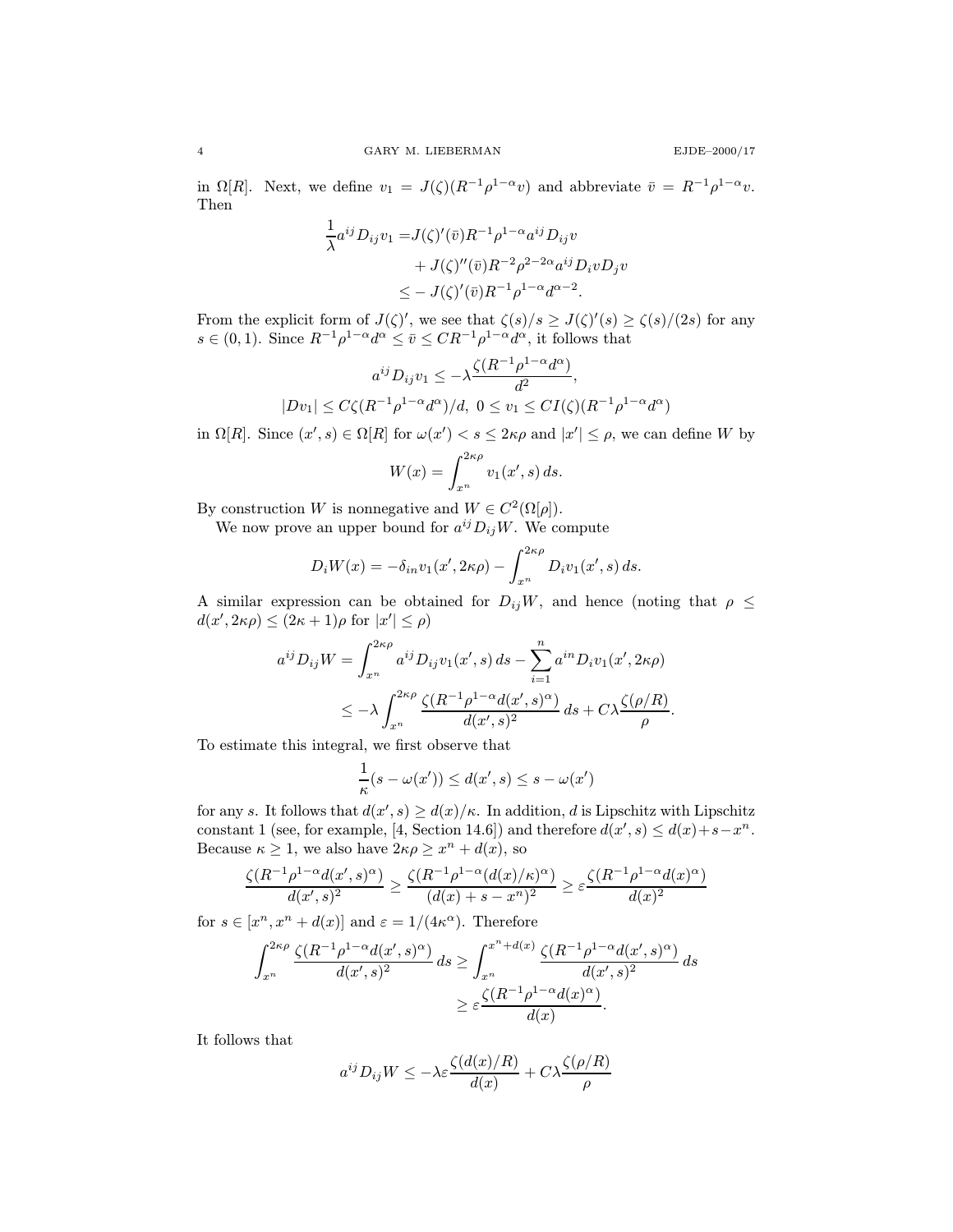in  $\Omega[\rho]$  becasue  $\rho^{1-\alpha}d(x)^{\alpha} \geq d(x)$  there. In addition,

$$
\begin{split} |D'W| &\leq C \int_{x^n}^{2\kappa\rho} \frac{\zeta(R^{-1}\rho^{1-\alpha}d(x',s))}{d(x',s)} ds \\ &\leq C \int_{\omega(x')}^{2\kappa\rho} \frac{\zeta(R^{-1}\rho^{1-\alpha}(s-\omega(x'))^{\alpha})}{(s-\omega(x'))} ds \\ &= CI(\zeta) \left(\frac{\rho}{R} \left(\frac{2\kappa\rho-\omega(x')}{\rho}\right)^{\alpha}\right) \leq CI(\zeta) (\frac{\rho}{R}), \end{split}
$$

and

$$
|D_nW| = v_1 \le CI(\zeta)(R^{-1}\rho^{1-\alpha}d(x)^{\alpha}) \le CI(\zeta)(\rho/R),
$$

The proof is completed by taking  $w = W/\varepsilon + AI(\zeta)(\rho/R)(\rho^2 - |x|^2)/\rho$  for a suitable constant A. П

Let us note that we can prove a similar result more easily if we use the geometric situation in [2]. Specifically, suppose  $0 < x^n < R$  for all  $x \in \Omega$  and  $a^{ij}$  only satisfies the lower bound  $a^{ij}\xi_i\xi_j \geq \lambda |\xi|^2$ . If we take  $v = (x^n)^\alpha$  (with  $\alpha \in (0,1)$  arbitrary) and define  $v_1$  as in the proof of Lemma 2.1, then w given by

$$
w(x) = 2 \int_{x^n}^{\rho} v_1(x', s) ds.
$$

satisfies  $a^{ij}D_{ij}w \leq -\lambda \zeta(x^n/R)/x^n$  in  $\Omega[\rho]$  as well as estimate (2.4).

For our local estimates including lower order terms, we can use a simple improvement of the preceding result.

**Lemma 2.2.** Suppose that there are constants  $\omega_0 \geq 0$  and  $R > 0$  along with a function  $\omega$ , defined for  $|x'| < R$ , such that (2.2) holds for all x' and y' with  $|x'|, |y'| < R$ , and let  $\zeta$  be a  $D_1$  function. Then for any  $\mu \geq 1$  and  $B_0 \geq 0$ , there is a constant  $\rho_0(n,\mu,\omega_0,B_0,\zeta)\in(0,1)$  and a function  $\bar{w}$  such that  $\rho\leq\rho_0R$  implies

$$
a^{ij}D_{ij}\bar{w} + b^i D_i \bar{w} \le -\lambda \frac{\zeta(d/R)}{d} \tag{2.5}
$$

in  $\Omega[\rho]$  for all  $[a^{ij}]$  satisfying (2.1) and all b such that  $|b| \leq B_0 \zeta(d/R)/d$ .

*Proof.* Take  $\bar{w} = 2w$ , where w is the function from Lemma 2.1, and note that

$$
a^{ij}D_{ij}\bar{w}+b^iD_i\bar{w}\leq \frac{\lambda}{\zeta(d/R)}d\left(-2+CB_0I(\zeta)(\rho/R)\right).
$$

The proof is completed by taking  $\rho_0$  so small that  $CB_0I(\zeta)(\rho_0) \leq 1$ .

$$
\Box
$$

For global estimates, we use a more careful argument. We first quantify the assumption that  $\Omega$  is a Lipschitz domain by noting that there are constants N, R and  $\omega_0$  along with N points  $x_1, \ldots, x_N$  on  $\partial\Omega$  such that, after a translation and rotation taking  $x_j$  to 0,  $\Omega[x_j, R]$  can be written in the form (2.2) and such that  $\partial\Omega$ can be covered by the N balls  $B(x_i, R/(3\kappa))$ , where  $\kappa$  was defined in Lemma 2.1. For simplicity, we call N, R, and  $\omega_0$  the Lipschitz constants of  $\Omega$ .

**Lemma 2.3.** Let  $\Omega \subset \mathbb{R}^n$  be Lipschitz with Lipschitz constants N, R, and  $\omega_0$ , and let  $\zeta$  be a  $D_1$  function. Then, for any  $\mu \geq 1$  and  $B_2 \geq 0$ , there is a nonnegative function  $w_1 \in C^2(\overline{\Omega})$  such that

$$
a^{ij}D_{ij}w_1 + b^i D_i w_1 \le -\lambda \frac{\zeta(d/\operatorname{diam}\Omega)}{d} \text{ in } \Omega \tag{2.6}
$$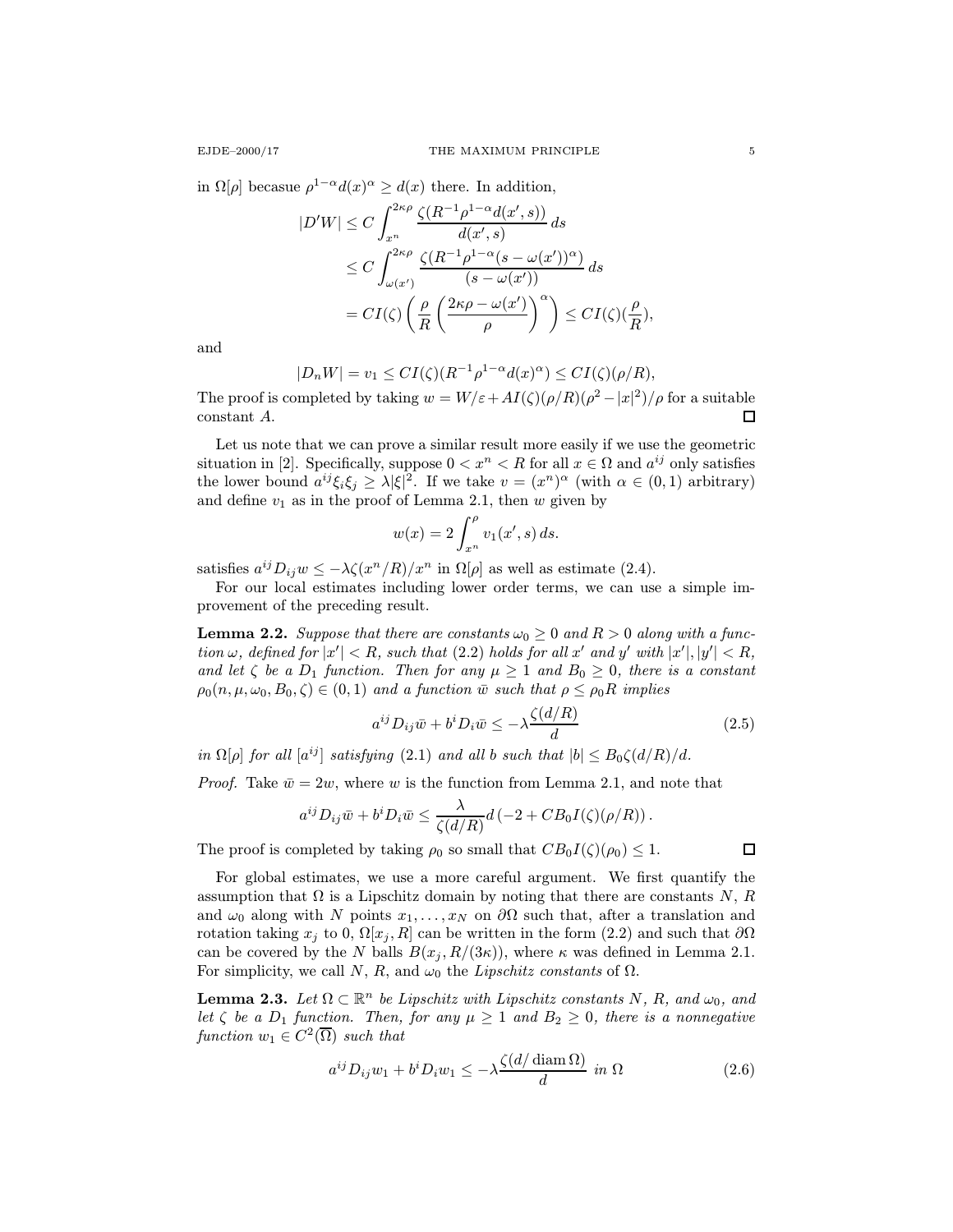for any matrix-valued function  $[a^{ij}]$  satisfying (2.1) and any vector-valued function b such that

$$
|b| \le B_2 \lambda \frac{\zeta(d/\operatorname{diam}\Omega)}{d}.\tag{2.7}
$$

In addition, there is a constant C determined only by N,  $\zeta$ ,  $B_2$ ,  $\mu$ ,  $\omega_0$ , and  $R/\operatorname{diam}\Omega$  such that

$$
|w_1| \le C \operatorname{diam}\Omega, \ |Dw_1| \le C. \tag{2.8}
$$

*Proof.* Let  $\zeta_1$  be a  $D_1$  function to be further specified. From Lemma 2.1, there are functions  $W_1, \ldots, W_N$  such that

$$
a^{ij}D_{ij}W_k \le -\lambda \frac{\zeta_1(d/\operatorname{diam}\Omega)}{d}
$$

in  $\Omega[x_k, R]$ . In addition, the function  $W_0 = (\text{diam }\Omega)^2 - |x - x_1|^2$  satisfies  $a^{ij}D_{ij}W_0 \leq -2\lambda$  in  $\Omega$ . Now set

$$
\Omega' = \bigcup_{k=1}^N \Omega[x_k, \frac{2R}{5\kappa}],
$$

let  $(\eta_k)$  be a partition of unity on  $\Omega'$  subordinate to the covering  $(\Omega[x_k, R/(2\kappa)]),$ and set

$$
w_0 = AW_0 + \sum_{k=1}^{N} (\eta_k W_k)
$$

with A a positive constant to be chosen. It follows that there is a constant  $C^*$ , determined only by N,  $\mu$ ,  $\omega_0$ , and R/ diam  $\Omega$ , such that

$$
\frac{1}{\lambda}a^{ij}D_{ij}w_0 \le -\frac{\zeta_1(d/\operatorname{diam}\Omega)}{d} - 2A + \frac{C^*}{R}I(\zeta_1)(1)
$$

in  $\Omega'$  and

$$
\frac{1}{\lambda}a^{ij}D_{ij}w_0 \le -2A + \frac{C^*}{R}I(\zeta_1)(1)
$$

in  $\Omega \setminus \Omega'$ . We now write d<sup>\*</sup> for the infimum of d over  $\Omega \setminus \Omega'$  and note that  $d^*/R$ is bounded above and below by positive constants determined by n and  $\omega_0$ . By choosing  $A = \zeta_1(d^*/R)/d^* + C^*I(\zeta_1)(1)/R$ , we infer that

$$
a^{ij}D_{ij}w_0 \leq -\lambda \frac{\zeta_1(d/\operatorname{diam}\Omega)}{d}, \ |Dw_0| \leq C_0I(\zeta_1)(1)
$$

in all of  $\Omega$  for some constant  $C_0$  determined only by n,  $\mu$ ,  $R/\text{diam }\Omega$ , and  $\omega_0$ .

Let us set  $K = C_0B_2$ . Then there is a positive constant  $\varepsilon_1(n, \mu, \omega_0, B_2)$  such that  $KI(\zeta)(s) \leq 1/2$  for all  $s \leq \varepsilon_1$ . Because  $\zeta$  is Dini, it follows that

$$
\liminf_{s\to 0^+}\zeta(s)|\ln s|=0,
$$

and hence there is a constant  $\varepsilon_0 \in (0, \min\{\varepsilon_1, 1/3\})$  such that

$$
K\zeta(\varepsilon_0)|\ln \varepsilon_0|\leq 1/8.
$$

We now choose  $\zeta_1$  as follows:

$$
\zeta_1(s) = \begin{cases} 6K\zeta(s) & \text{if } 0 \le s \le \varepsilon_0 \\ \frac{(1 - 6K\zeta(\varepsilon_0))s + 6K\zeta(\varepsilon_0) - \varepsilon_0}{1 - \varepsilon_0} & \text{if } \varepsilon_0 < s \le 1. \end{cases}
$$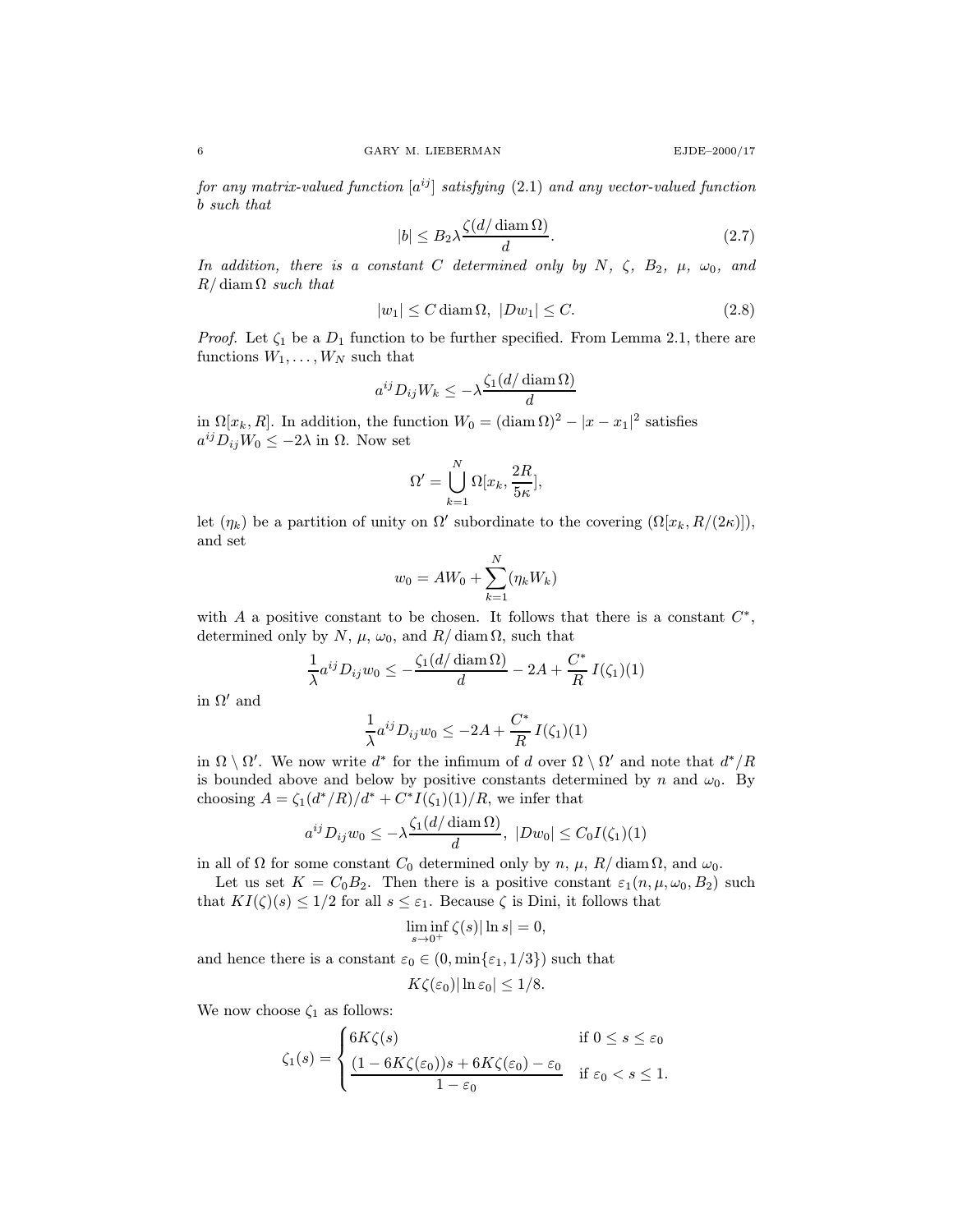It's easy to check that  $\zeta_1$  is a  $D_1$  function. A direct calculation shows that

$$
I(\zeta_1)(1) = 6KI(\zeta)(\varepsilon_0) + 1 - 6K\zeta(\varepsilon_0) + \frac{6K\zeta(\varepsilon_0)|\ln \varepsilon_0| - \varepsilon_0}{1 - \varepsilon_0} \le 5
$$

and therefore

$$
KI(\zeta_1)(1)\zeta(s) \leq \frac{5}{6}\zeta_1(s)
$$

for  $s \leq \varepsilon_0$ , and hence

$$
B_2|Dw_0(x)|\zeta(d(x)/\operatorname{diam}\Omega)\leq (5/6)\zeta_1(d(x)/\operatorname{diam}\Omega)
$$

if  $d(x) \leq \varepsilon_0 \operatorname{diam}\Omega$ .

We now let  $g \in C^2([0, \sup w_0])$  be an increasing, concave function to be further specified and we define  $w_1 = g(w_0)$ . Then

$$
a^{ij}D_{ij}w_1 + b^i D_i w_1 = g'(w_0)[a^{ij}D_{ij}w_0 + b^i D_i w_0] + g''(w_0)a^{ij}D_i w_0 D_j w_0,
$$

so

$$
a^{ij}D_{ij}w_1 + b^i D_i w_1 \le \lambda g'(w_0) \left[-\frac{\zeta_1(d/\operatorname{diam}\Omega)}{d} + B_2|Dw_0|\frac{\zeta(d/\operatorname{diam}\Omega)}{d}\right]
$$
  

$$
\le -\lambda g'(w) \frac{\zeta_1(d/\operatorname{diam}\Omega)}{6d}
$$

wherever  $d \leq \varepsilon_0 \operatorname{diam}\Omega$ . In addition,

$$
a^{ij}D_{ij}w_1 + b^i D_i w_1 \leq -\lambda g' \frac{\zeta_1(d/\operatorname{diam}\Omega)}{2d} + \lambda g' \left[ -\frac{\zeta_1(\varepsilon_0)}{2 \operatorname{diam}\Omega} + B_2 |Dw_0| \frac{\zeta(\varepsilon_0)}{\varepsilon_0 R} \right] + \lambda g'' |Dw_0|^2
$$

wherever  $d > \varepsilon_0$  diam  $\Omega$ . But

$$
B_2|Dw_0|\frac{\zeta(\varepsilon_0)}{\varepsilon_0 R}=\frac{\zeta_1(\varepsilon_0)}{6C_0\varepsilon_0 R}|Dw_0|\leq \frac{\zeta_1(\varepsilon_0)}{2\,\mathrm{diam}\,\Omega}+\frac{\bar{B}}{R}|Dw_0|^2,
$$

where  $\bar{B} = \text{diam}\,\Omega/(72C_0^2\varepsilon_0 R)$  since  $\zeta_1$  is 1-decreasing. It follows that

$$
a^{ij}D_{ij}w_1 + b^i D_i w_1 \le -\lambda g' \frac{\zeta_1(d/\operatorname{diam}\Omega)}{2d} + \lambda \left[\frac{\bar{B}g'}{R} + g''\right] |Dw_0|^2
$$

wherever  $d > \varepsilon_0$  diam  $\Omega$ . We now note that there is a positive constant  $K_0$  such that  $K_0 \zeta_1 \geq 6\zeta$  on the whole interval [0, 1], and we choose

$$
g(s) = K_0 \frac{R}{\overline{B}} \exp(\overline{B} \sup w_0/R)[1 - \exp(-\overline{B}s/R)].
$$

Then straightforward calculations show that (2.6) and (2.8) hold.

$$
\overline{\Box}
$$

# 3. The elliptic composite maximum principle

In order to prove our maximum principle for elliptic equations with composite coefficients, we first prove an intermediate result which is a variant of the Aleksandroff maximum principle. Instead of the usual upper contact set (see [4, (9.5)]), for a function  $u \in C^0(\overline{\Omega})$  and a constant  $\varepsilon \in (0,1)$ , we introduce  $\Gamma_{\varepsilon}(u)$ , the set of all  $y \in \Omega$  such that  $u(y) \geq 0$  and there is a vector p with  $|p| \leq \varepsilon \sup u/(\text{diam}\,\Omega + \beta_0)$ and  $u(x) \le u(y) + p \cdot (x - y)$  for all  $x \in \Omega$ . We also have the normal mapping  $\chi$ defined by

$$
\chi(y) = \{ p \in \mathbb{R}^n : u(x) \le u(y) + p \cdot (x - y) \text{ for all } x \in \Omega \}.
$$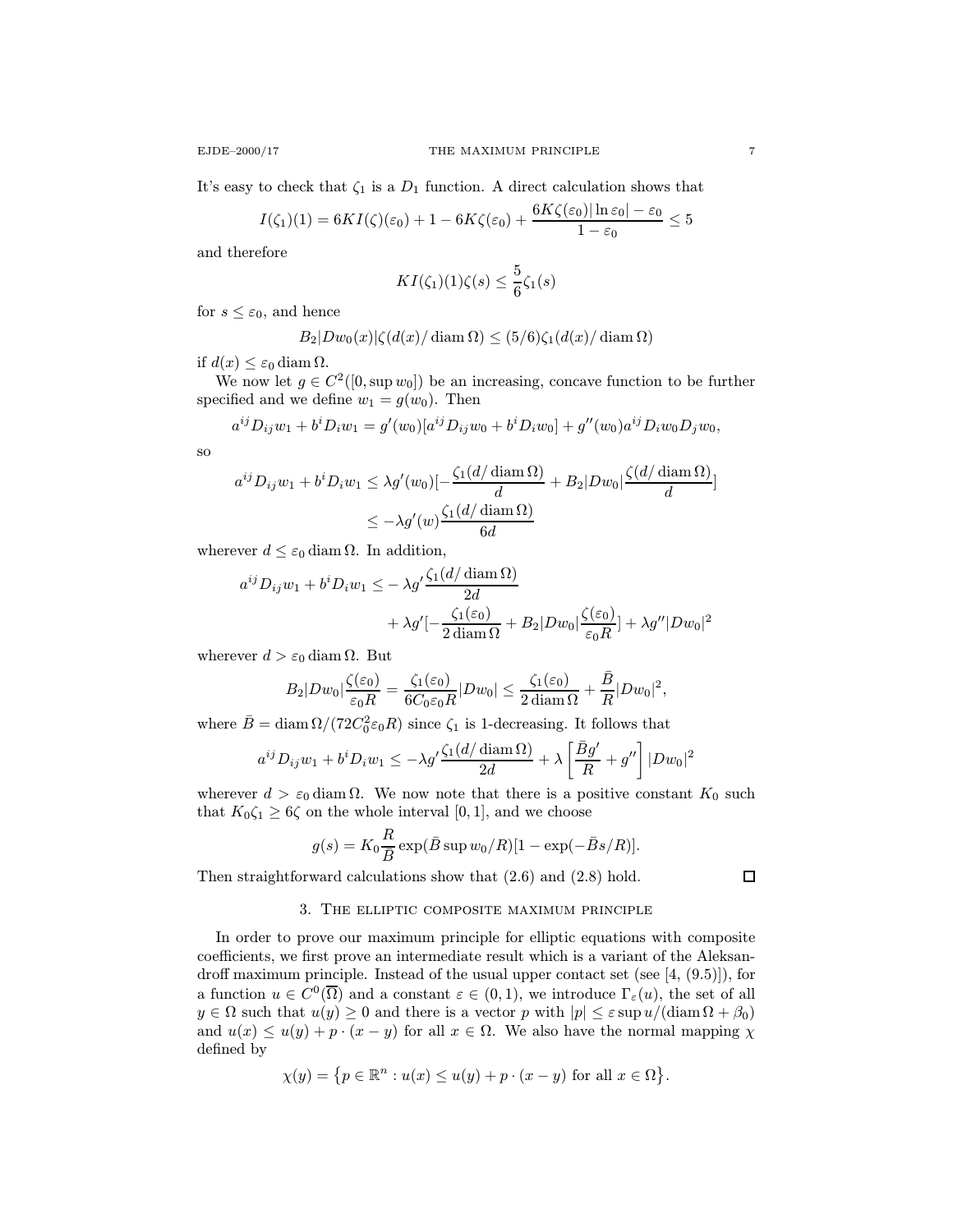**Lemma 3.1.** Let  $\Omega \subset \mathbb{R}^n$  be a Lipschitz domain, and define the operators L and  $\mathcal M$  by

$$
Lu = a^{ij}D_{ij}u + b^i D_i u + cu,
$$
\n(3.1a)

$$
\mathcal{M}u = -u + \beta \cdot Du,\tag{3.1b}
$$

with  $[a^{ij}]$  a positive-definite matrix-value function and  $c \leq 0$ . Suppose there are constants  $B_1$  and  $\beta_0$  such that

$$
\left\|\frac{b}{\mathcal{D}^{1/n}}\right\|_{n,\Omega} \le B_1,\tag{3.2a}
$$

$$
|\beta| \le \beta_0. \tag{3.2b}
$$

Let  $u \in W^{2,n}_{loc}(\Omega) \cap C^0(\overline{\Omega})$  and suppose there is a nonpositive function f with  $f/\mathcal{D}^{1/n} \in L^{n}(\Omega)$  such that  $Lu \geq f$  in  $\Omega$  and  $\mathcal{M}u \geq 0$  on  $\partial\Omega$ . Then, there is a constant  $C(n, B_1)$  such that, for any  $\varepsilon \in (0, 1)$ ,

$$
\sup u \le C \frac{\text{diam}\,\Omega + \beta_0}{\varepsilon} \left\| \frac{f}{\mathcal{D}^{1/n}} \right\|_{n, \Gamma_{\varepsilon}(u)}.\tag{3.3}
$$

*Proof.* As in the proof of  $[4, \text{Lemma } 9.4]$  (see also  $[10, \text{Proposition } 2.1]$ ), there is a constant  $R_0$  with

$$
R_0 \le C(B_1, n) \left\| \frac{f}{\mathcal{D}^{1/n}} \right\|_{n, \Gamma_{\varepsilon}(u)}.
$$
\n(3.4)

such that, for any  $\delta > 0$ , there is  $p_0 \in \mathbb{R}^n \setminus \chi(\Gamma_{\varepsilon}(u))$  with  $|p_0| \le R_0 + \delta$ . If  $|p_0| \leq \varepsilon \sup u/(\text{diam}\,\Omega + \beta_0)$ , we proceed as in [7, Lemma 1.1] to see that

$$
\sup_{\Omega} u \leq (\operatorname{diam} \Omega + \beta_0)|p_0|,
$$

which implies that  $\sup u = 0$ . On the other hand, if  $|p_0| > \varepsilon \sup u/(\text{diam}\,\Omega + \beta_0)$ , then

$$
\sup u \leq \frac{1}{\varepsilon}(R_0 + \delta)
$$

for any  $\delta > 0$ . Combining these two cases and using (3.4) yields the desired estimate.  $\Box$ 

We are now ready to state and prove our main maximum estimate.

**Theorem 3.2.** Let  $\Omega \subset \mathbb{R}^n$  be Lipschitz with Lipschitz constants N, R, and  $\omega_0$ , and define the operators L and M by (3.1) with  $[a^{ij}]$  a positive-definite matrix-value function and  $c \leq 0$ . Suppose there is a constant  $\beta_0$  such that condition (3.2b) holds. Suppose also that  $\partial \Omega \in C^{0,1}$  and that there is a constant  $\mu$  such that condition (2.1) holds. Suppose finally that there are constants  $B_1$  and  $B_2$ , vector-valued functions  $b_1$  and  $b_2$ , and a  $D_1$  function  $\zeta$  such that  $b = b_1 + b_2$  and

$$
\left\|\frac{b_1}{\mathcal{D}^{1/n}}\right\| \le B_1,\tag{3.5a}
$$

$$
|b_2| \le B_2 \lambda \frac{\zeta(d/\operatorname{diam}\Omega)}{d} \tag{3.5b}
$$

Let  $u \in W_{loc}^{2,n}(\Omega) \cap C^0(\overline{\Omega})$  and suppose there are nonpositive functions  $f_1$  and  $f_2$  with  $f_1/\mathcal{D}^{1/n} \in L^n(\Omega)$  and  $f_2d/(\lambda \zeta(d/\operatorname{diam}\Omega)) \in L^\infty(\Omega)$  and a nonpositive constant g such that  $Lu \ge f_1 + f_2$  in  $\Omega$  and  $Mu \ge g$  on  $\partial \Omega$ . Then, there are constants C and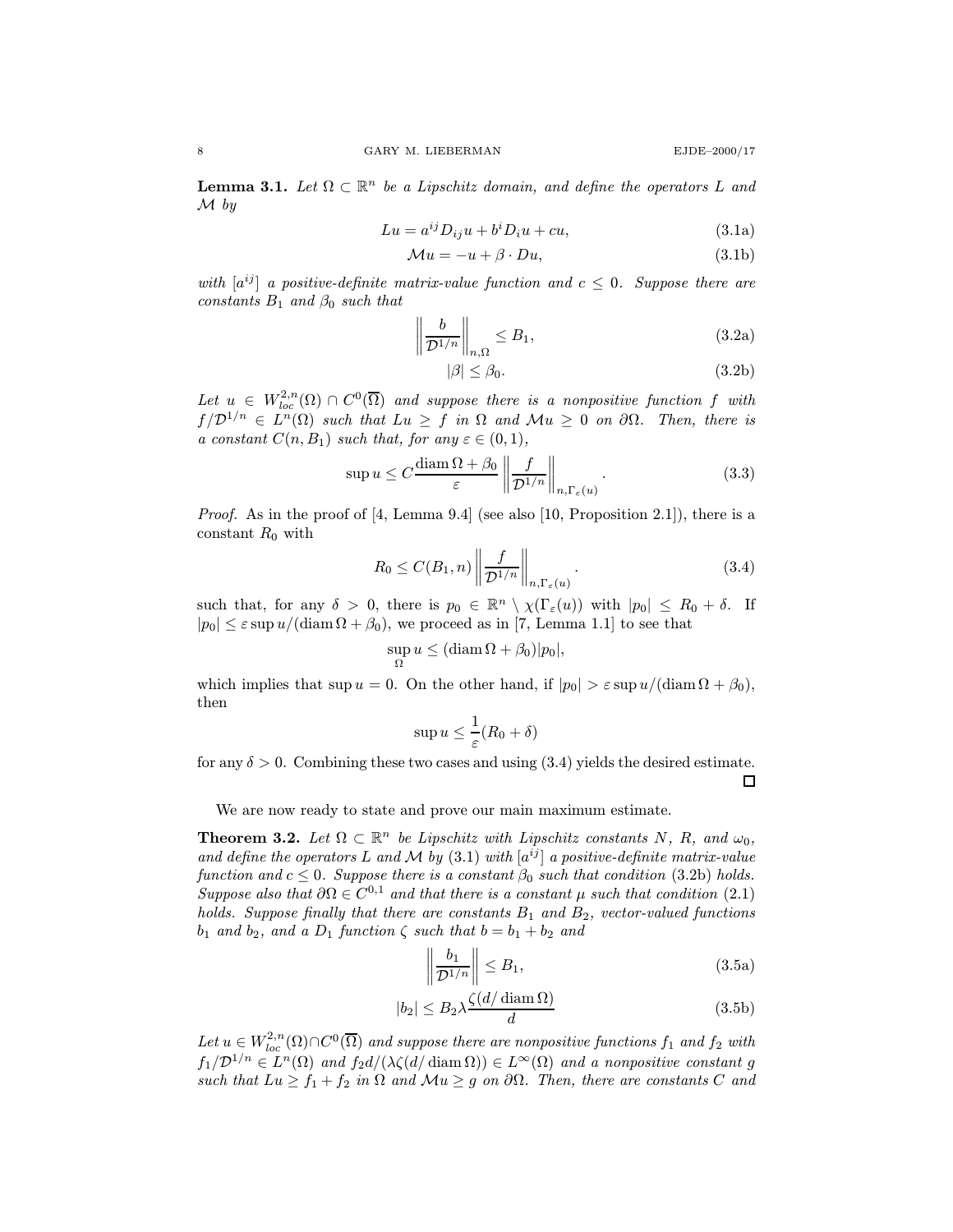$$
\sup u \le |g| + C(\operatorname{diam}\Omega + \beta_0) \left[ \left\| \frac{f_1}{\mathcal{D}^{1/n}} \right\|_{n, \Gamma^*(u)} + \left\| \frac{f_2 d}{\lambda \zeta(d/\operatorname{diam}\Omega)} \right\|_{\infty} \right], \qquad (3.6)
$$

where

$$
\Gamma^* = \{x \in \Omega : u(x) > 0, \ |Du| \le \frac{\sup u}{\operatorname{diam}\Omega + \beta_0} + C \left\| \frac{f_2 d}{\lambda \zeta(d/\operatorname{diam}\Omega)} \right\|_{\infty} \}.
$$
 (3.7)

*Proof.* We define the operators  $L_k$  for  $k = 1,2$  by  $L_k u = a^{ij} D_{ij} u + b^i_k D_i u + cu$ , and, for  $A \geq 0$  and  $\varepsilon \in (0, 1/2)$  constants to be determined, we set  $\bar{u} = u + g$ ,  $\bar{w}_1 = w_1 + \beta_0 \sup |Dw_1|$ , and  $v = \bar{u} - A\bar{w}_1$ . Next, we assume that  $B^* \leq 1$  and we apply Lemma 3.1 to  $v$  using the operator  $L_1$  in place of  $L$ . It follows that

$$
\sup v \le \frac{CR_0}{\varepsilon} \left\| \frac{(f^*)^-}{\mathcal{D}^{1/n}} \right\|_{n,\Gamma},\tag{3.8}
$$

.

where we have used the abbreviations

$$
f^* = f_1 + f_2 - b_2^i D_i v - A L_2 w_1 - A b_1^i D_i w_1,
$$

 $\Gamma=\Gamma_{\varepsilon}(v)$ , and  $R_0 = \text{diam }\Omega + \beta_0$ . To proceed, we obtain a lower bound for  $f^*$ using the abbreviation  $z = \zeta(d/\operatorname{diam}\Omega)$ .

First, we note that  $\sup v \leq \sup \bar{u}$  and hence

$$
-b_2^i D_i v \ge -\lambda \frac{B_2}{2} \sup \bar{u} \frac{z}{R_0 d}
$$

on Γ. Then we set

$$
F_1 = \left\| \frac{f}{\mathcal{D}^{1/n}} \right\|_{n,\Gamma}, \quad F_2 = \left\| \frac{f_2 d}{\lambda \zeta(d/\operatorname{diam} \Omega)} \right\|_{\infty},
$$

and note that

$$
f_2 - b_2^i D_i v - AL_2 w_1 \ge \lambda(-F_2 - \frac{B_2}{R_0} \varepsilon \sup \bar{u} + A) \frac{z}{d}
$$

In addition,  $-Ab_1^i D_i w_1 \ge -CA|b_1|$ . Taking  $A = F_2 + \varepsilon B_2 \sup \bar{u}/R_0$  then yields

$$
f^* \ge f_1 - CF_2|b_1| - C\frac{B_2}{2R_0}|b_1| \sup \bar{u}
$$

Now we use this inequality and our choice of  $A$  along with  $(3.8)$  to see that

$$
\sup v \le C\left(1+\frac{1}{\varepsilon}\right)F_2R_0 + \frac{C}{\varepsilon}F_1R_0 + CB_1B_0\sup\bar{u}.
$$

On the other hand,

$$
\sup v \ge \sup \bar{u} - CF_2 \operatorname{diam} \Omega - CB_2 \varepsilon \sup \bar{u}.
$$

By choosing  $B^* = \varepsilon = 1/(4 + 4CB_2)$ , we find that

$$
\sup \bar{u} \le C(F_1 + F_2)R_0,
$$

and that

$$
|Du| \le |Dv| + A|Dw_1| \le \frac{(1+B_2)\varepsilon}{R_0} \sup \bar{u} + CF_2
$$

on Γ. Combining these two inequalities and recalling our choice of  $\varepsilon$  easily implies  $(3.6)$  since  $\bar{u} \leq u$ .  $\Box$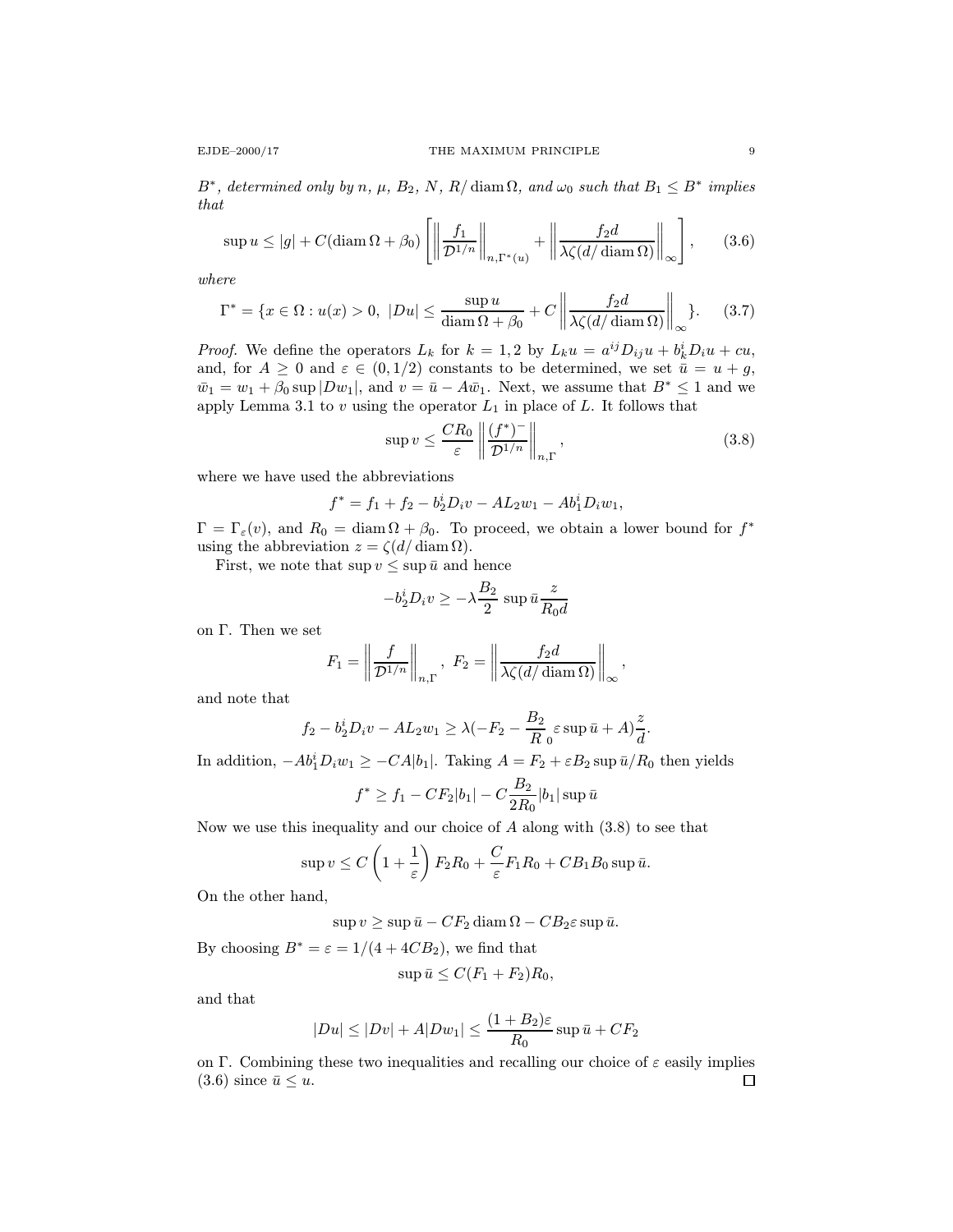Note that the smallness condition on  $B_1$  can be modified. By paying more attention to the values of the constants generically denoted by  $C$  in this proof, we see that  $(3.6)$  holds provided  $B_1$  and  $B_2$  satisfy the joint condition

$$
K_1(B_1)K_2(B_2)B_1B_2<1,
$$

where  $K_1(B_1)$  is the constant from Lemma 3.1 and  $K_2(B_2)$  is the constant from Lemma 2.3.

### 4. Local estimates for elliptic problems

Next, we discuss various local estimates for elliptic oblique derivative problems. Our main concern is with a Hölder estimate for  $u$ , which will be useful in applications, so we just sketch the major ideas. First, for a positive-definite matrix-valued function  $\mathcal{A} = [a^{ij}]$  and a continuous increasing function  $\zeta$ , we say that a measurable function f is an  $(n, \zeta, \mathcal{A})$ -composite function if there is a decomposition  $f = f_1 + f_2$ along with constants  $F_1$  and  $F_2$  such that

$$
\|\frac{f_1}{\mathcal{D}^{1/n}}\|_{n,\Omega[R]} \leq F_1, \ |f_2/\lambda| \leq F_2 \frac{\zeta(d/R)}{d}
$$

in  $\Omega[R]$ . We call  $(F_1, F_2)$  the composite norm of f. In general, there will be more than one such decomposition and hence this norm is not unique, so we shall choose any convenient choice. In particular, if  $f$  is nonnegative or nonpositive, then we shall assume that  $f_1$  and  $f_2$  are both nonnegative or nonpositive, respectively. We also write

$$
F_1(\rho) = \|f_1/\mathcal{D}^{1/n}\|_{n,\Omega[\rho]}
$$

for  $\rho \in (0, R)$ . We use similar notation for the coefficients b and c.

Now suppose that there are positive constants  $\varepsilon < 1$ , R, and  $\omega_0$  such that

$$
\{x \in \mathbb{R}^n : x^n > \omega_0 |x'|, |x| < R\} \subset \Omega,\tag{4.1a}
$$

$$
|\beta'| \le \frac{1-\varepsilon}{\omega_0} \beta^n \text{ on } \Sigma[R]. \tag{4.1b}
$$

In addition, we suppose that there is a constant  $\theta_0 \in (0, \pi/2]$  such that, for each point  $x_0 \in \Sigma[R]$ , there is a cone with height R, semi-vertex angle  $\theta_0$ , and vertex  $x_0$ which does not intersect  $\Omega$ . It is easy to check that the basic estimate Lemma 3.1 from [10] continues to hold provided we replace each nonnegative  $L^n$  function (that is,  $(Lu)^+$ , |b|, and |c|) by an  $(n, \zeta, \mathcal{A})$ -composite function. Specifically, we define the operator  $M$  by

$$
Mu = \beta \cdot Du + \beta_0 u,\tag{4.2}
$$

we set  $A = 2^{1+2\varepsilon} \varepsilon^{-4\varepsilon}$  and for  $x_1 \in \Omega[R]$  and  $\rho \in (0, R)$  and  $\alpha \in (0, 1)$ , we define

$$
E(x_1, \rho) = \{x \in \Omega : \left(\frac{|x'-x'_1|^2}{\rho^2} + \alpha\right)^{(1+\varepsilon)/2} + \frac{|x^n - x_1^n|^2}{(A\omega_0\rho)^2} < 1\}.
$$
 (4.3)

Finally, we use  $F_1^*(\rho)$  to denote

$$
\left\|\frac{f_1}{\mathcal{D}^{1/n}}\right\|_{n,E(x_1,\rho)}
$$

and similarly for  $B_1^*(\rho)$  and  $C_1^*(\rho)$ .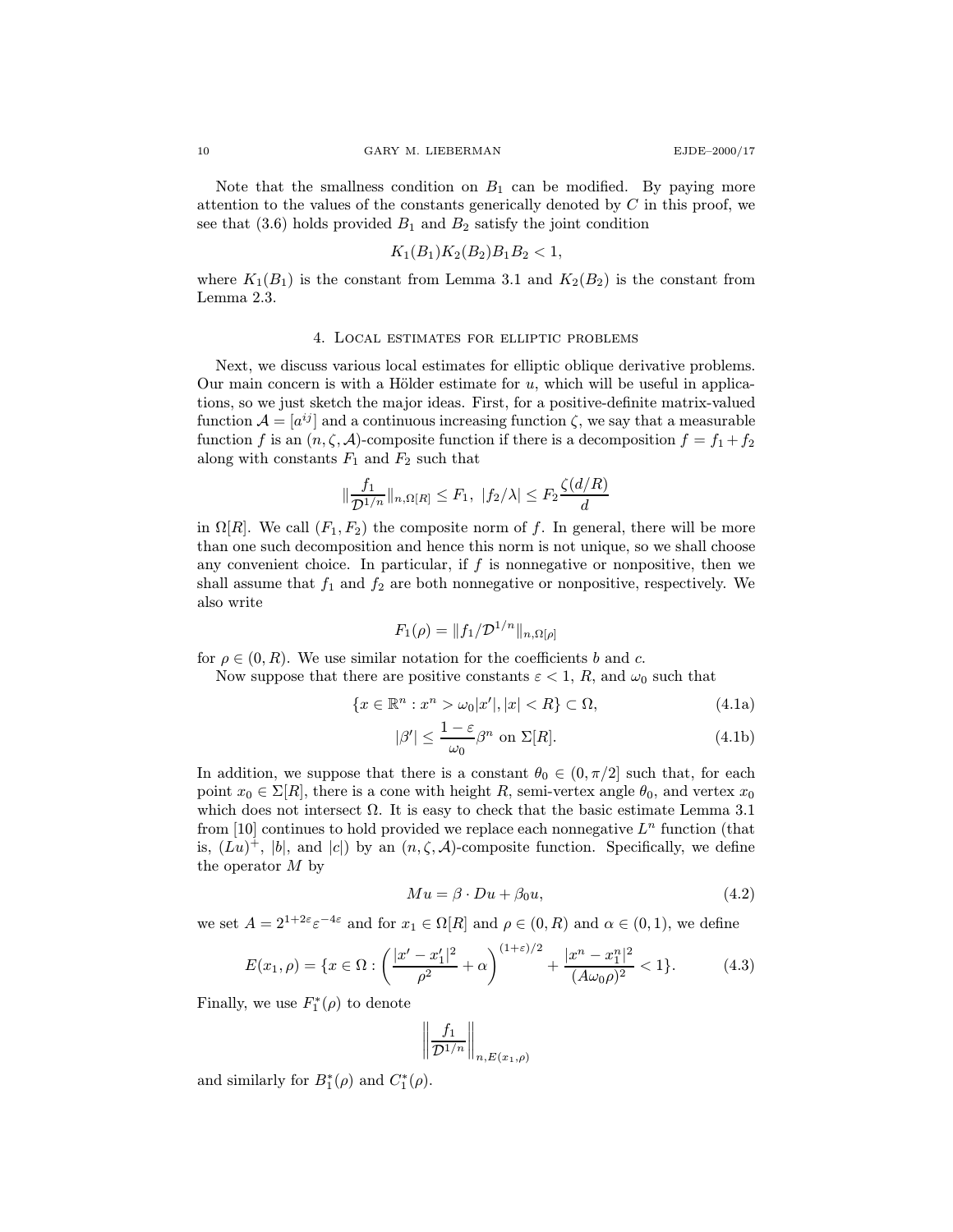**Lemma 4.1.** Let u be a nonnegative  $W^{2,n}_{loc}(\Omega[R]) \cap C^0(\overline{\Omega})$  function, let  $\zeta$  be a  $D_1$ function, define L by (3.1a) and suppose that b and c are  $(n, \zeta, \mathcal{A})$ -composite functions. Suppose there are a nonnegative  $(n, \zeta, \mathcal{A})$ -composite function f and a nonnegative constant g such that

$$
Lu \le f \ \ in \ \Omega[R], \ M u \le g\beta^n \ \ on \ \Sigma[R], \tag{4.4}
$$

let  $\rho \in (0, R)$ ,  $x_1 = (0, x_1^n) \in \Omega[R]$  and  $\alpha \in (0, 1)$ , and set

$$
\bar{u} = u + \rho [F_1^*(\rho) + F_2 I(\zeta)(\rho/R) + |g|]. \tag{4.5}
$$

In addition to conditions (4.1) and (2.1), suppose that  $c \leq 0$  in  $\Omega[R]$  and that there is a positive constant  $\mu_2$  such that  $0 \geq \beta^0 \geq -\mu_2\beta^n$  on  $\Sigma[R]$ . Then there is a positive constant  $\alpha_1(\varepsilon)$  such that if

$$
x_1^n \ge (A - \alpha_1)\omega_0 \rho, \tag{4.6}
$$

and  $E(x_1, \rho) \subset \Omega[R]$ , then for any positive constants  $\delta$  and  $\delta_1$  in  $(0, 1)$ , there are positive constants  $K_1$  and  $\zeta_1$  determined only by n,  $\alpha$ ,  $\rho C_2$ ,  $B_2$ ,  $\varepsilon$ ,  $\mu$ ,  $\mu_2 \rho$ ,  $\delta$ ,  $\delta_1$ ,  $\theta_0$ , and  $\omega_0$  such that if  $\rho C_1^*(\rho) + B_1^*(\rho) \le \zeta_1$  and

$$
|\{x \in E(x_1, \delta \rho) : \bar{u}(x) < h\}| \le \zeta_1^n \rho^n \tag{4.7}
$$

for some  $h \geq 0$ , then  $h \leq K_1 \bar{u}$  in  $E(x_1, \delta_1 \rho)$ .

From this lemma, the argument of [10, Section 4] leads to the following weak Harnack inequality.

**Theorem 4.2.** Let  $0 \in \partial\Omega$  and suppose conditions (4.1) and (2.1) hold. Let  $\zeta$  be a D<sub>1</sub> function, let  $\rho \in (0, R/4)$  and suppose  $u \in C^0(\overline{\Omega[4\rho]}) \cap W^{2,n}_{loc}(\Omega[4\rho])$  satisfy the inequalities

$$
a^{ij}D_{ij}u \le \lambda \nu_1|Du|^2 + b|Du| + cu + f, \ u \ge 0 \ \ in \ \Omega[4\rho], \tag{4.8a}
$$

$$
\beta \cdot Du \le \beta^{n}[\mu_{1}u + g] \text{ on } \partial\Omega[4\rho] \tag{4.8b}
$$

for nonnegative constants  $\nu_1$ , g, and  $\mu_1$  and nonnegative  $(n, \zeta, \mathcal{A})$ -composite functions b, c, and f. Then there are constants  $K_2$ ,  $\varepsilon_2$ , and  $\kappa$  (determined only by n,  $\nu_1 \sup u, B_2, \rho C_1(\rho), \rho C_2, \varepsilon, \mu, \rho \mu_1, \theta_0, \text{ and } \omega_0) \text{ such that } B_1(\rho) \leq \varepsilon_2 \text{ implies}$ 

$$
\left(\rho^{-n}\int_{\Omega[\rho]}u^{\kappa}\,dx\right)^{1/\kappa}\leq K_2\left(\inf_{\Omega[\rho]}u+\rho(F_1(\rho)+F_2I(\zeta)(\rho/R)+g)\right). \tag{4.9}
$$

From this weak Harnack inequality, a Hölder estimate follows by standard methods.

**Corollary 4.3.** Suppose condition (2.2) holds, let  $[a^{ij}]$  satisfy (2.1), and let  $\beta$  satisfy (4.1b). Let  $\rho \in (0, R/4)$ , let  $\zeta$  be a  $D_1$  function, let  $u \in C^0(\overline{\Omega[\rho]}) \cap W_{loc}^{2,n}(\Omega[\rho]),$ and suppose that there are nonnegative functions b, c, and f satisfying the hypotheses in Theorem 4.2 and a nonnegative constant  $\nu_1$  such that

$$
|a^{ij}D_{ij}u| \le \lambda \nu_1 |Du|^2 + b|Du| + c|u| + f \tag{4.10}
$$

in  $\Omega[\rho]$ . Suppose also that there are nonnegative constants  $\mu_1$  and g such that

$$
|\beta \cdot Du| \le \beta^{n}[\mu_1|u| + g] \tag{4.11}
$$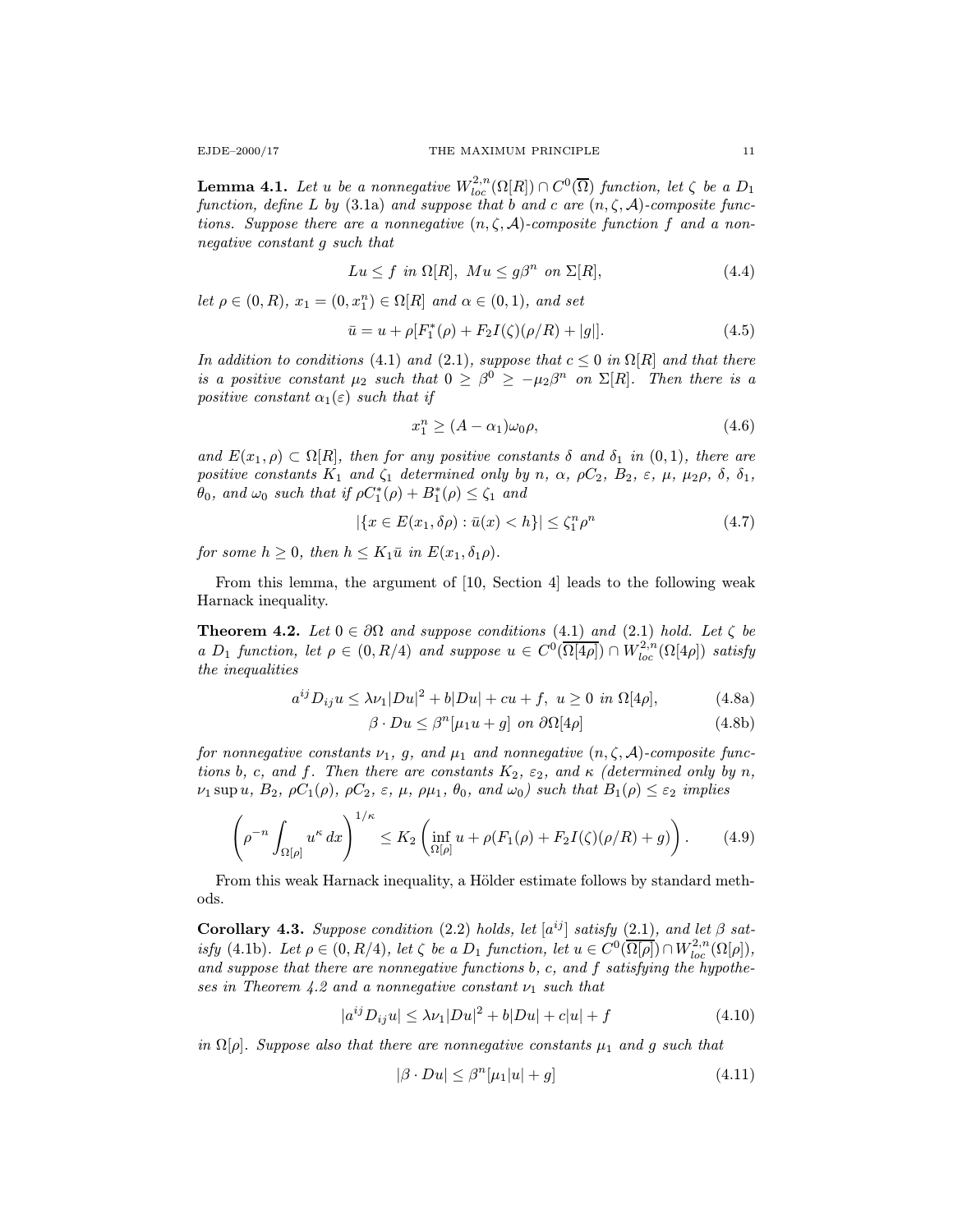on  $\Sigma[\rho]$ . Then there are constants C,  $\theta$ , and  $\varepsilon_3$  determined only by n,  $\nu_1 \sup |u|$ ,  $\omega_0, \varepsilon, \mu, \mu_1 \rho, B_2, \text{ and } \rho(C_1(\rho) + C_2) \text{ such that if } B_1(\rho) \leq \varepsilon_3, \text{ then } u \text{ satisfies the }$ estimate

$$
\underset{\Omega[\tau\rho]}{\mathrm{osc}} u \le C\tau^{\theta}\left(\underset{\Omega[\rho]}{\mathrm{osc}} u + \rho[g + F_1(\rho) + F_2I(\zeta)(\rho/R)]\right) \tag{4.12}
$$

In fact, we can relax the condition  $(2.2)$  to just  $(4.1a)$  by invoking the obvious analog of the so-called "displaced" weak Harnack inequality [10, Theorem 3.4]; for our intended applications, this improvement will not be important. On the other hand, the use of the  $L^n(\Omega[\rho])$  norm for  $f_1$  in this Hölder estimate will be important.

A similar argument along with the proof of [10, Corollary 8.4] shows that an analogous Hölder estimate is valid for mixed problems which we state in terms of the sets

$$
O[y,\rho]=\{x\in\Omega:|x-y|<\rho\},\ O^+[y,\rho]=\{x\in O[y,\rho]:|x|=|y|\}
$$

for a point  $y \in \partial \Omega[R]$  and  $\rho \leq R$ .

Corollary 4.4. Suppose condition (2.2) holds, let  $[a^{ij}]$  satisfy (2.1), and let  $\beta$  satisfy (4.1b). Let  $\rho \in (0, R/4)$ , let  $\zeta$  be a  $D_1$  function, let  $y \in \Sigma[R]$  with  $|y| = \rho$ , let  $u \in C^0(\overline{O[y,\rho]}) \cap W^{2,n}_{loc}(O[y,\rho])$  and suppose that there are  $(n,\zeta,\mathcal{A})$ -composite nonnegative functions b, c, and f and a nonnegative constant  $\nu_1$  such that (4.10) holds in  $O[y, \rho]$ . Suppose also that there are nonnegative constants  $\mu_1$  and g such that (4.11) holds on  $\Sigma[\rho] \cap \overline{O[y,\rho]}$ . Then, there are constants C,  $\theta$ , and  $\varepsilon_0$  determined only by  $\nu_1$  sup  $|u|, \omega_0, \varepsilon, \Lambda/\lambda, B_2,$  and  $\rho(C_1(\rho) + C_2)$  such that if  $B_1(\rho) \leq \varepsilon_0$ , then u satisfies the estimate

$$
\begin{split} \n\text{osc}_{O[y,\tau\rho]} u &\leq C \operatorname*{osc}_{O^+[y,2\tau\rho]} u \\ \n&+ C\tau^{\theta} \left( \operatorname*{osc}_{O[y,\rho]} u + \rho[g + \|f_1/\mathcal{D}^{1/n}\|_{n,O[y,\rho]} + F_2I(\zeta_1)(\rho/R)] \right). \n\end{split} \tag{4.13}
$$

We next point out that all the elliptic results in [10] have their analogs when the coefficients  $b$  and  $c$  (and  $f$  when it appears) are composite as in this paper. The only result that requires some specific comment is the Harnack inequality. It is not difficult to see that its proof applies if we can write  $b = b_1 + b_2$  with  $b_1 \in L^q$  for some  $q > n$  and  $|b_2| \leq B_2 d^{\alpha-1}$  for some  $\alpha \in (0, 1)$ .

We conclude this section with a maximum principle for mixed boundary value problems in  $\Omega[\rho]$ . This maximum principle will be useful in studying gradient estimates for oblique derivative problems; see [11].

**Lemma 4.5.** Let  $R > 0$ , and suppose conditions (2.1) and (2.2) are satisfied. Let  $\rho \in (0, R)$ , let  $\zeta$  be a  $D_1$  function, let b and c be  $(n, \zeta, A)$ -composite function with  $c \leq 0$ , and define the operator L by (3.1a). Suppose  $\beta$  is an inward pointing direction field defined on  $\Sigma[\rho]$  with  $|\beta| \leq \mu_1\beta^n$  for some constant  $\mu_1$ . Let  $u \in$  $W^{2,n}_{loc}(\Omega[\rho]) \cap C(\overline{\Omega[\rho]})$  and suppose there are nonnegative constants  $\mu_0$  and g along with a nonpositive  $(n, \zeta, \mathcal{A})$ -composite function f such that  $Lu \geq f$  in  $\Omega[\rho]$  and  $\beta \cdot Du \ge -g\beta^n$  on  $\Sigma[\rho]$ . Then there are positive constants  $\varepsilon_1$  and  $\rho_0$ , determined only by n,  $\mu$ , and  $\mu_1$  such that  $B_1 \leq \varepsilon_1$  and  $\rho \leq \rho_0 R$  imply that

$$
\sup_{\Omega[\rho]} u \leq \sup_{E^+(\rho)} u^+ + C(n, B_2, \mu, \mu_1) \rho[g + F_1(\rho) + F_2 I(\zeta_1)(\rho/R)], \tag{4.14}
$$

where  $E^+(\rho) = \{x \in \Omega : |x| = \rho\}.$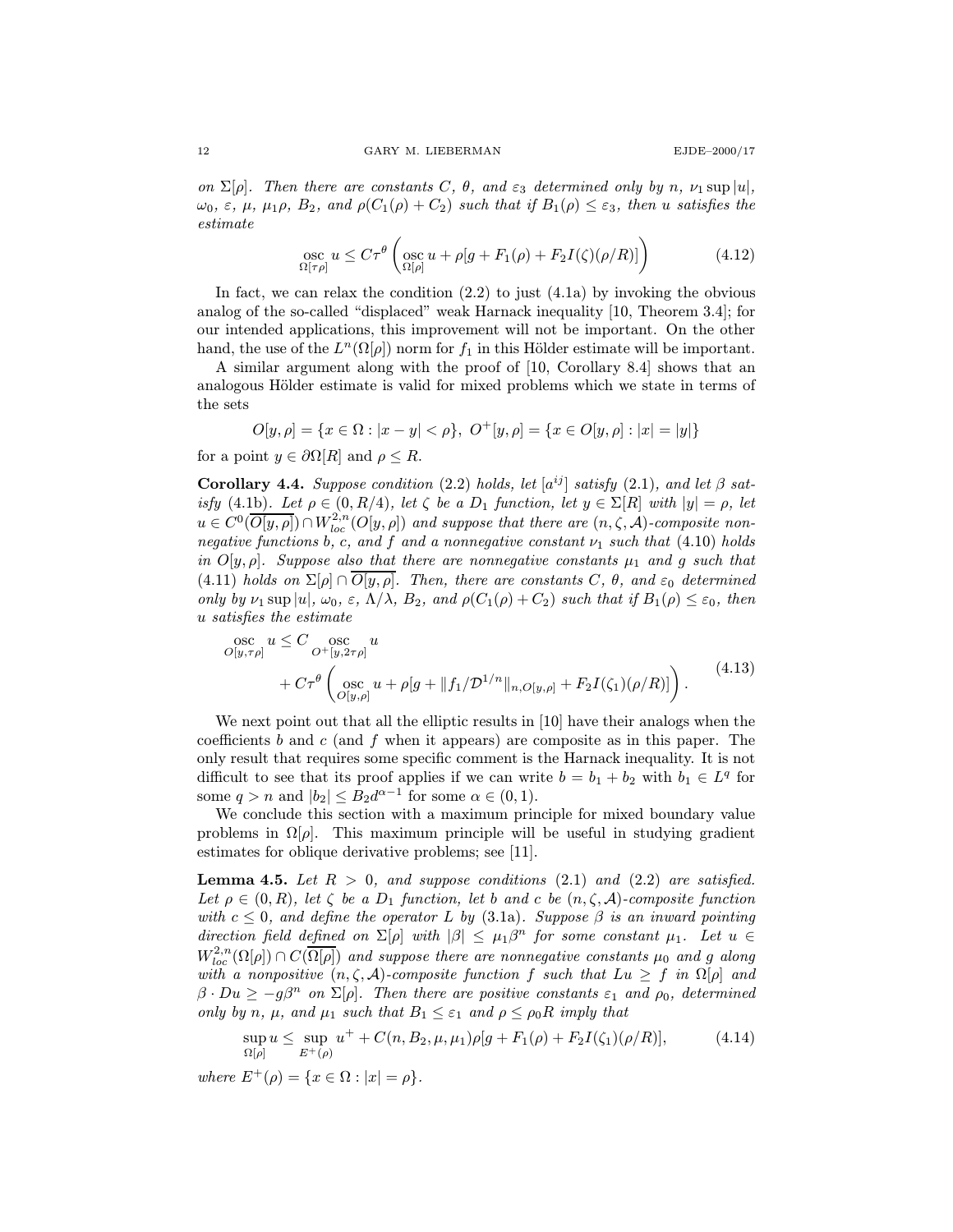Proof. We define v by

$$
v(x) = \exp(\varepsilon x^n/\rho)(u(x) - \sup_{E^+(\rho)} u^+),
$$

and we define  $\overline{L}$  by

$$
\bar{L}u = a^{ij}D_{ij}u + \left(b^i - \frac{2\varepsilon}{\rho}a^{in}\right)D_iu + cu.
$$

It's easy to see that

$$
\bar{L}v \ge \exp(\varepsilon x^n/\rho)f - \left(\varepsilon \frac{|b|}{\rho} + \frac{\varepsilon^2 a^{nn}}{\rho^2}\right)v
$$

in  $\Omega[\rho]$ . Now we set  $\bar{\beta} = (\rho\beta)/(\varepsilon\beta^{n}(0))$  and extend  $\bar{\beta}$  to be zero on  $E^{+}(\rho)$ . Then  $\bar{\beta} \cdot Dv - v \ge -(\rho g/\varepsilon)$  on  $\partial(\Omega[\rho]).$ 

We now assume that  $\varepsilon_1 \leq B^*$ , the constant from Theorem 3.2, and we apply that theorem to v with  $\bar{L}$  and  $\bar{\beta}$  replacing L and  $\beta$ , respectively. In this way, we obtain

$$
\sup_{\Omega[\rho]} v \leq C\left(1 + \frac{\mu_1}{\varepsilon}\right) \rho[g + F_1(\rho)] + F_2 I(\zeta_1)(\rho/R)
$$

$$
+ C(\varepsilon + \mu_1)(\varepsilon_1 + \varepsilon + B_2 I(\rho/R)) \sup_{\Omega[\rho]} v.
$$

The proof is completed by choosing  $\varepsilon$ ,  $\varepsilon_1$ , and  $\rho_0$  sufficiently small and rewriting the resulting inequality in terms of  $u$ .  $\Box$ 

# 5. The parabolic composite maximum principle

For parabolic problems, we modify our notation slightly. Let  $\Omega$  be a bounded domain in  $\mathbb{R}^{n+1}$  with parabolic boundary  $\mathcal{P}\Omega$  and suppose  $R_0$  is so large that  $|x| \le R_0$  for all  $X = (x, t) \in \Omega$ . Let u be a continuous function defined on  $\overline{\Omega} \setminus \mathcal{P}\Omega$ . For constants  $\beta_0 \geq 0$  and  $\varepsilon > 0$ , we define  $E_{\varepsilon}(u, \beta_0)$  to be the set of all  $X \in \overline{\Omega} \setminus \mathcal{P}\Omega$ such that there is  $\xi \in \mathbb{R}^n$  with  $u(Y) \leq u(X) + \xi \cdot (x - y)$  for all  $Y \in \Omega$  with  $s \leq t$ ,  $u(X) > 0$ , and

$$
\frac{R_0 + \beta_0}{\varepsilon} |\xi| \le u(X) - \xi \cdot x < \frac{1}{2} \sup_{\Omega} u.
$$

The rest of the notation from Section 1 is then modified in the obvious way.

Before presenting our main maximum principle, we begin with a simple variant of an intermediate result.

**Lemma 5.1.** Suppose  $\beta$  is an inward pointing direction field on  $\mathcal{P}\Omega$  with  $\beta^{n+1} \equiv 0$ on PΩ and  $\beta \equiv 0$  on BΩ. Suppose also that there is a constant  $\beta_0$  such that  $|\beta| \leq \beta_0$  on  $\mathcal{P}\Omega$ . If  $u \in W^{2,1}_{n+1;loc}(\Omega) \cap C^0(\overline{\Omega})$  and  $\beta \cdot Du \geq u$  on  $\mathcal{P}\Omega$ , then

$$
\sup_{\Omega} u \le C(n) \left(\frac{R_0 + \beta_0}{\varepsilon}\right)^{n/(n+1)} \left(\int_{E_{\varepsilon}(u,\beta_0)} |u_t \det D^2 u| \, dX\right)^{1/(n+1)}.\tag{5.1}
$$

Proof. The proof is virtually identical to that of [9, Lemma 7.2] (which is modeled, in turn, on that in [14]), so we only give a sketch. First, we assume that  $u \in$  $C^2(\Omega)\cap C^0(\overline{\Omega})$  and we define the function  $\Phi\colon \Omega\to \mathbb{R}^{n+1}_0$  by  $\Phi(X)=(Du(X), u(X)-$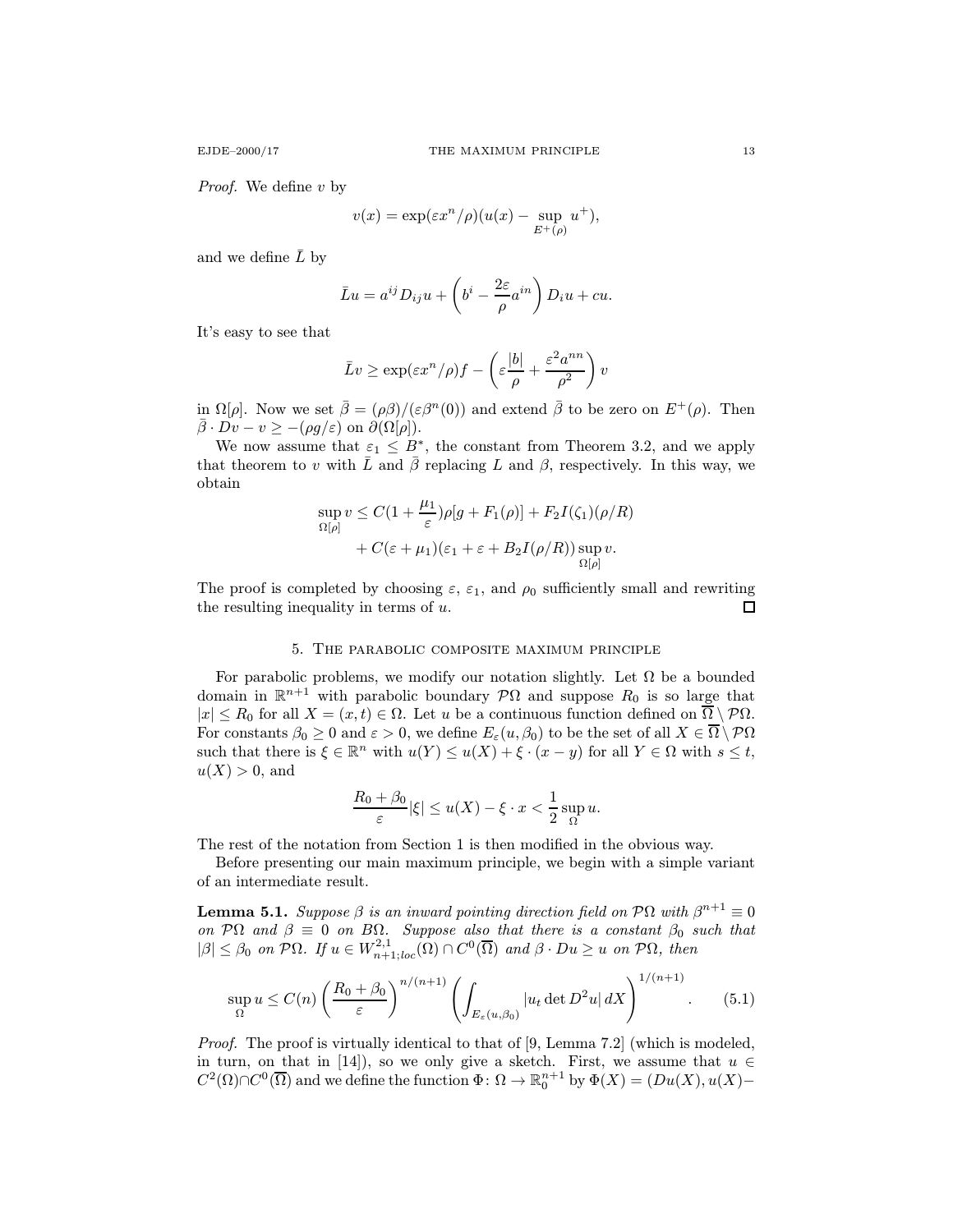$x \cdot Du(X)$ ). Since the Jacobian determinant of this function is just  $u_t$  det  $D^2u$ , it follows that

$$
\int_{E} |u_t \det D^2 u| \, dX \ge |\Phi(E)|,
$$

where we use E to abbreviate  $E_{\varepsilon}(u, \beta_0)$ . Next, we set  $M = \sup_{\Omega} u$  and we define

$$
\Sigma = \{ \Xi = (\xi, h) \in \mathbb{R}_0^{n+1} : \frac{R_0 + \beta_0}{\varepsilon} |\xi| < h < \frac{M}{2} \}.
$$

The discussion on p. 107 of [9] shows that  $\Sigma \subset \Phi(E)$ , so

$$
\int_{E} |u_t \det D^2 u| dX \ge |\Sigma| = C(n) \left(\frac{\varepsilon}{R_0 + \beta_0}\right)^n M^{n+1},
$$

and the desired result (for smooth  $u$ ) follows from this one by simple algebra. The hypothesis  $u \in C^2$  is relaxed to  $u \in W^{2,1}_{n+1;\text{loc}}$  as in [9, Proposition 7.3]. 口

In analogy to the elliptic definition for composite functions, for a positivedefinite matrix-valued function  $\mathcal{A} = [a^{ij}]$  and a continuous increasing function  $\zeta$ , we say that a measurable function f is an  $(n+1,\zeta,\mathcal{A})$ -composite function if there is a decomposition  $f = f_1 + f_2$  along with constants  $F_1$  and  $F_2$  such that  $||f_1/\mathcal{D}^{1/(n+1)}||_{n+1,\Omega[R]} \leq F_1$  and

$$
|f_2/\lambda| \le F_2 \frac{\zeta(d/R)}{d}
$$

in  $\Omega[R]$ . We call  $(F_1, F_2)$  the composite norm of f.

Several different measures of regularity for  $\mathcal{P}\Omega$  will be used to quantify the dependence of the estimates on the domain. First, we refer to p. 76 of [9] for the definition of  $\mathcal{P}\Omega \in H_1$  although we shall rewrite the definition to emphasize the connection to  $\beta$ . If  $\mathcal{P}\Omega \in H_1$ , then there are positive constants N, R, T<sub>0</sub>, and  $\omega_0$ along with points  $X_1, \ldots, X_N$  in SQ such that, after a translation and rotation (in the x-variables only) which takes  $X_i$  to the origin, we have

$$
\Omega[R] = \{ X \in \mathbb{R}^n : |X| < R, \ x^n > \omega(X'), \ t > -T_0 \} \tag{5.2}
$$

for some function  $\omega$  (which will generally be different for each  $X_i$ ) satisfying

$$
|\omega(x',t) - \omega(y',s)| \leq \omega_0 |X' - Y'|.
$$
\n
$$
(5.3)
$$

In addition,  $S\Omega$  is covered by the cylinders  $Q(X_i, R/(3\kappa))$  with  $\kappa = (1 + 2\omega_0^2)^{1/2}$ . Next, a tusk is a set of the form

$$
\{X:-T
$$

for some point  $x_0 \in \mathbb{R}^n$  and positive constants R and T. We then say (compare with [8, p. 26]) that  $\Omega$  satisfies an exterior  $\theta_0$ -tusk condition at  $X_1 \in S\Omega$  (for  $\omega_0 \in (0, \pi/2)$  if  $T = \infty$ , and

$$
(t_1 - t)^{1/2} < \tan \theta_0 \left| x - x_1 - \frac{|X - X_1|}{2^{1/2} |x_0|} x_0 \right|
$$

for  $X \in \Omega$ . Note that  $\theta_0$  can be determined explicitly in terms of R and  $|x_0|$ .

We then have the following maximum principle for parabolic operators with composite coefficients.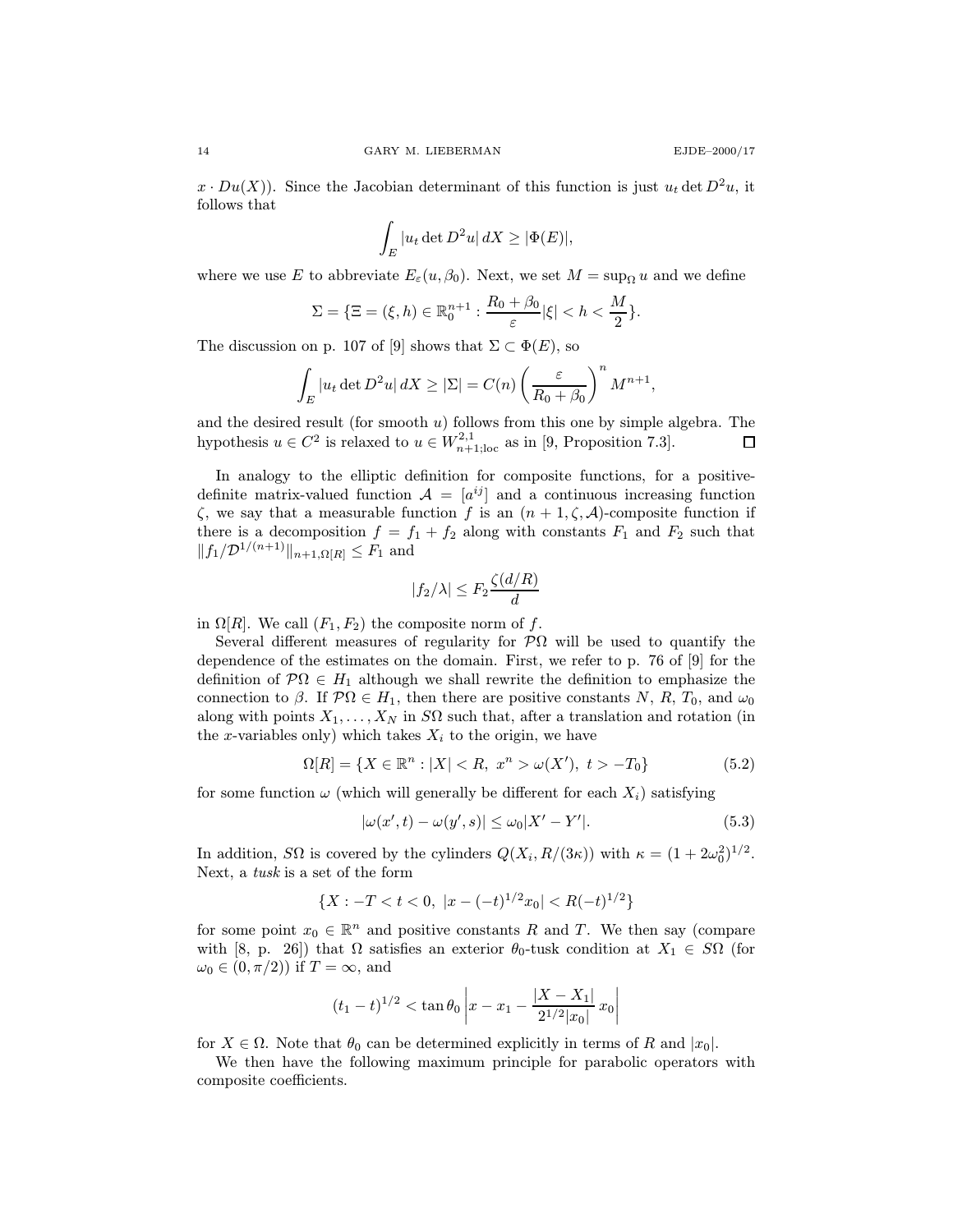**Theorem 5.2.** Let  $\mathcal{P}\Omega \in H_1$  with  $H_1$  constants N, R, T<sub>0</sub>, and  $\omega_0$ . Define the operators L by

$$
Lu = -u_t + a^{ij}D_{ij}u + b^iD_iu + cu \tag{5.4}
$$

and M by (3.1b) with  $[a^{ij}]$  positive definite,  $c \leq 0$ , and  $\beta$  satisfying (3.2b). Suppose there are positive constants  $\lambda_0$  and  $\Lambda_0$  so that  $[a^{ij}]$  satisfies

$$
\lambda_0 |\xi|^2 \le a^{ij} \xi_i \xi_j \le \Lambda_0 |\xi|^2 \tag{5.5}
$$

in  $\Omega$ , and suppose  $\beta \equiv 0$  on  $B\Omega$  and  $\beta^{n+1} \equiv 0$  on  $S\Omega$ . Let  $\zeta$  be a  $D_1$  function and suppose that b and c are  $(n+1,\zeta,\mathcal{A})$ -composite functions. Let  $u \in W^{2,1}_{n+1,loc}$  $C^0(\overline{\Omega})$  and suppose there are a nonpositive,  $(n+1,\zeta,\mathcal{A})$ -composite function f and a nonpositive constant g such that  $Lu \geq f$  in  $\Omega$ ,  $Mu \geq g$  on  $\mathcal{P}\Omega$ . If  $|x| < R_0$  in  $\Omega$ , then there is a constant C, determined only by  $B_2$ , n, N,  $R/R_0$ ,  $T_0$ ,  $\lambda_0$ ,  $\Lambda_0$ , and  $\omega_0$  such that

$$
\sup_{\Omega} u \le |g| + C(B_1^{n+1} + R_0 + \beta_0)^{n/(n+1)} \left[ \left\| \frac{f_1}{\mathcal{D}^{1/(n+1)}} \right\|_{n+1,\Gamma^*(u)} + F_2 \right], \quad (5.6)
$$

with  $\Gamma^*$  given by

$$
\Gamma^* = \{ x \in \Omega : u(x) \ge 0, \ |Du| \le \frac{\sup u}{R_0 + \beta_0} + C F_2 \}.
$$
 (5.7)

Proof. We first note that the proof of Lemma 2.3 can be modified to the parabolic case. The only significant differences are that we use the remarks following Lemma 13.1 of [8] in place of [12, Theorem 3.7] and we replace diam  $\Omega$  by  $R_0$ . We denote the resulting function also by  $w_1$ .

Next, we use the matrix inequality  $(\det A \det B)^{n+1} \leq (\operatorname{tr} AB)/(n+1)$ , true for any  $(n + 1) \times (n + 1)$ , positive semidefinite matrices A and B, and we set  $v = u + g - A(w_1 - \beta_0 \sup |Dw_1|)$  to se that

$$
\sup_{\Omega} v \le C(n) \left(\frac{R_0 + \beta_0}{\varepsilon}\right)^{n/(n+1)} \left\|\frac{f^*}{\mathcal{D}^{1/(n+1)}}\right\|_{n+1,E},
$$

where  $f^* = -v_t + a^{ij} D_{ij} v$  and  $E = E_{\varepsilon}(v, \beta_0)$ . Some straightforward calculation shows that

$$
f^* \ge f_1 - C \left[ F_2 + \frac{\varepsilon \sup_{\Omega} v}{R_0 + \beta_0} \right] |b_1|
$$

on E if  $A = F_2 + (\varepsilon B_2 \sup_{\Omega} v)/(R_0 + \beta_0)$ , so

$$
\sup_{\Omega} v \leq C \left( \frac{R_0 + \beta_0}{\varepsilon} \right)^{n/(n+1)} \left( F_1 + F_2 + \frac{B_1 \varepsilon}{R_0 + \beta_0} \sup_{\Omega} v \right),
$$

and the proof is completed by taking  $\varepsilon$  sufficiently small.

Note that the form of the estimate (5.6) agrees with that in [14] and it improves the form stated in [9, Theorem 7.1] (although the choice

$$
\mu=(R+\|b/\mathcal{D}^*\|^{n+1}+\beta_0)^{-1/(n+1)}\|f^-/D^*\|
$$

in the proof of that theorem, on p. 159 of [9], does give this form). Of course, if we replace the assumption  $c \leq 0$  by  $c \leq K$  for some nonpositive constant K, then we can apply this theorem to  $u \exp(-Kt)$  to obtain an analogous estimate for u.

We leave the statements of the local estimates for parabolic equations to the reader, mentioning [10, Section 7] as a source for the descriptions. In particular, we

 $\Box$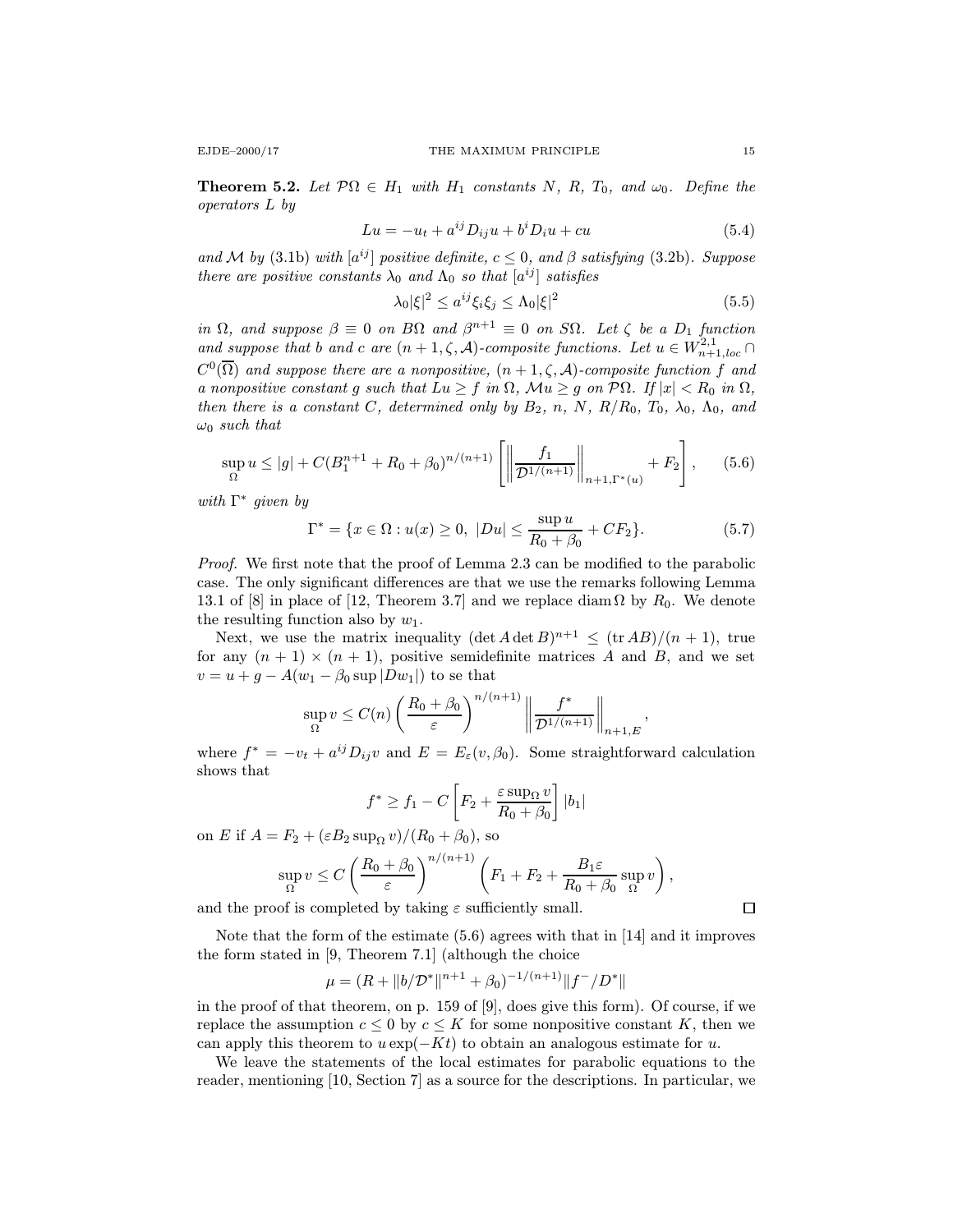point out that the appropriate hypothesis for  $b_1$  is that  $b_1/\mathcal{D}^{1/(n+1)}$  should be in the Morrey space  $M^{n+1,1}$  and that  $\beta$  is assumed to satisfy condition (4.1b) under the assumption that (5.3) is modified to

$$
|\omega(x',t) - \omega(y',s)| \le \omega_0 |x'-y'| + |\omega_1|t - s||^{1/2}
$$

for some  $\omega_1$ .

### 6. Additional remarks

Our method gives an alternative approach for some of the results in [5] which were used in [2]. To illustrate this point, we consider the following result, which is approximately the elliptic analog of [5, Lemma 1.2]. (See also Lemma 3.3 from that paper.)

**Lemma 6.1.** Let  $\Omega \subset \mathbb{R}^n$  and define the operator L by (3.1a) with  $c \leq 0$ . If there is a nonnegative function w such that  $Lw \leq -|b|$  and if  $u \in W_{loc}^{2,n} \cap C^{0}(\overline{\Omega})$  with  $u \leq 0$  on  $\partial\Omega$ , then

$$
\sup_{\Omega} u \le C(n) (\sup w + \operatorname{diam} \Omega) \left\| \frac{(Lu)^{-}}{\mathcal{D}^{1/n}} \right\|_{n, \Omega^{+}}, \tag{6.1}
$$

,

.

.

where  $\Omega^+$  is the subset of  $\Omega$  on which  $u \geq 0$ .

*Proof.* Set  $M = \sup_{\Omega} u$  and, with  $\varepsilon \in (0,1)$  to be determined, set  $v = u - \varepsilon M/R$ and  $f = Lu^-$ . Then  $a^{ij}D_{ij}v \ge f$  in  $\Gamma_{\varepsilon}(v)$  and  $v \le 0$  on  $\partial\Omega$ , so Lemma 3.1 with  $B_0 = \beta_0 = 0$  implies that

$$
\sup_{\Omega} v \le C(n) \frac{\text{diam } \Omega}{\varepsilon} \left\| \frac{f}{\mathcal{D}^{1/n}} \right\|_{n, \Omega^+}
$$

and hence

$$
M(1 - \frac{\varepsilon}{\operatorname{diam}\Omega}\sup w) \le C(n)\frac{\operatorname{diam}\Omega}{\varepsilon}\left\|\frac{f}{\mathcal{D}^{1/n}}\right\|_{n,\Omega^+}
$$

The proof is completed by taking  $\varepsilon = \text{diam }\Omega/(2(\sup w + \text{diam }\Omega)).$ 

 $\Box$ 

This result is weaker than Krylov's in that he proves the pointwise inequality

$$
u \le C(n)(w + \operatorname{diam}\Omega) \left\| \frac{(Lu)^{-}}{\mathcal{D}^{1/n}} \right\|_{n, \Omega^+}
$$

On the other hand, our method considers situations in which we only have a supersolution to part of the operator; that is, we only need a function  $w$  (like  $w_1$  in Section 3) such that  $a^{ij}D_{ij}\dot{w} + b_2^iD_i\dot{w} \le -|b_2|$  with  $b = b_1 + b_2$ .

Via similar considerations, we can prove essentially all the results in [5] for solutions of elliptic and parabolic equations. The main differences are that we only obtain global estimates for u and we always assume that  $p = n$ . (Here, Krylov's d is the same as our n.) In a future work, we shall examine the case  $p > n$ .

#### **REFERENCES**

[1] A. D. Aleksandrov, Majorization of solutions of second-order linear equations, Vestnik Leningrad Univ. 21 (1966), no. 1, 5–25 [Russian]; English transl. in Amer. Math. Soc. Transl. (2) 68 (1968), 120–143.